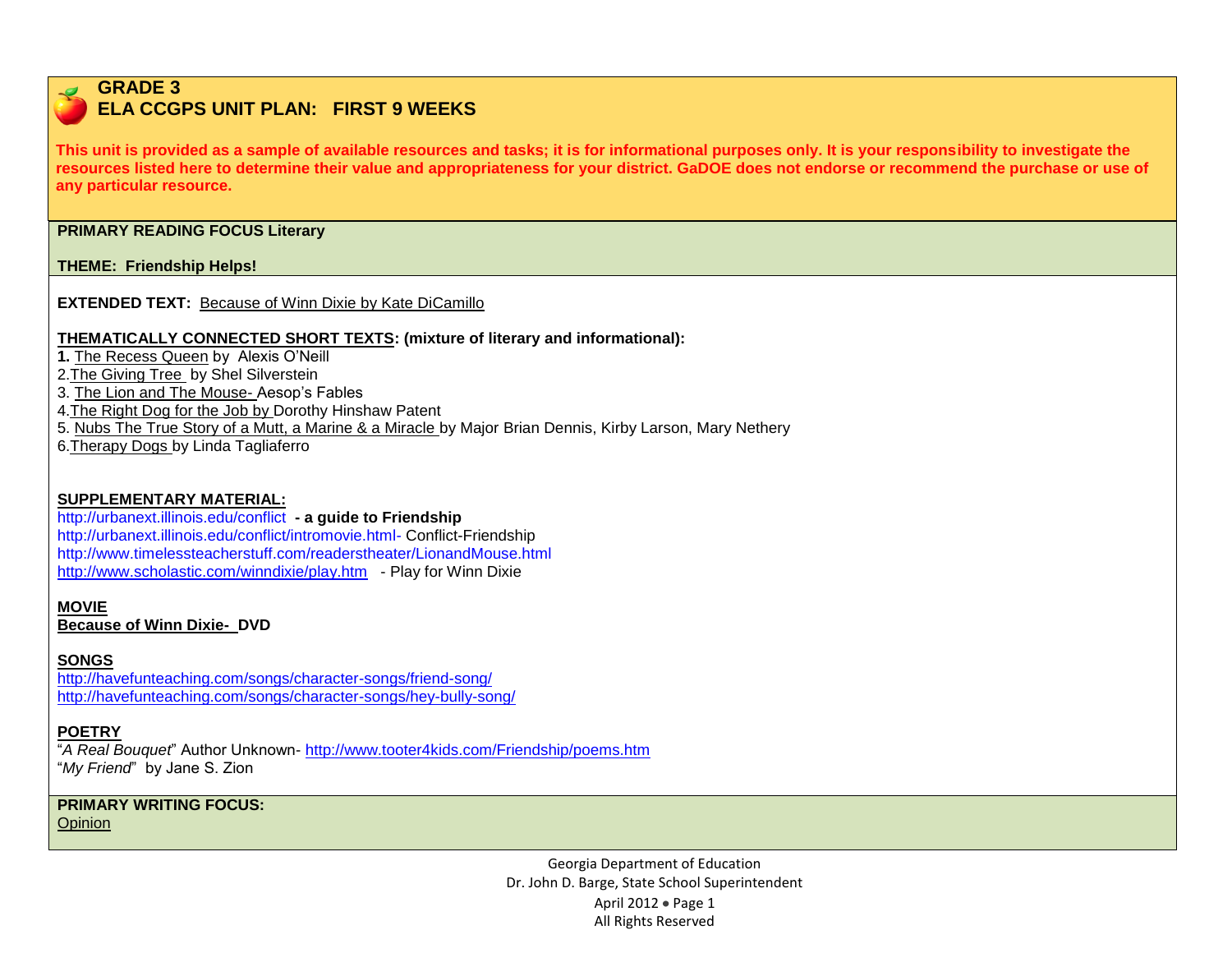1. In the story, Littmus Lozenges were a type of candy invented by Littmus Block to help people feel better after the war. It tasted sweet and sour at the same time. Miss Franny, the librarian and who was also his great-granddaughter, shared some of the candy with Opal. In chapter 19, Opal shared a piece of this candy with her friend, Otis from the Pet Store. As Otis sucked on the candy, he told Opal that the candy made him think about the time he had gotten arrested and put in jail. Use evidence from the text, and explain what emotion you believe Otis felt, and whether you think he should have gone to jail for the reasons he discussed with Opal.

2. When Winn Dixie is missing after the thunderstorm at the end of the book, Gloria Dump says to Opal, "There ain't no way you can hold on to something that wants to go, you understand? You can only love what you got while you got it." What do you think Gloria means? Do you agree with her thought? Why ? Why not? Use evidence from the text to demonstrate when this might be true and when it might not be true.

#### **Narratives**:

1. The preacher told Opal ten things about her mother. Pretending you are Opal, write a letter to your mother describing the friends you have made and your life in Naomi. Think about the ten things the preacher told Opal. Using evidence from the text, write about why she thought that she was like her mother in many ways.

2. In the book Because of Winn Dixie, Sweetie Pie is planning her birthday party. Gloria Dump and Opal plan a party for family and friends. You have decided to have a party. Think about a theme, food, drinks, music, entertainment, and the cost. What kind of party would you like to have? Who you will invite? Write a story about your ideas and remember to put the events in a sequence of events that will make sense.

3. Pretend that you have been given a candy factory that could make people feel any emotion you chose. In your writing folder, brainstorm different emotions that you would like to put into a candy. Choose an emotion, and then decide on a flavor, a name, and a slogan. When you have your candy invented, come up with an advertisement displaying your new candy and how it will make a person feel. Be creative! You want to make your candy just as famous as the Littmus Lozenge!

Research Connections: 1.Service dogs 2.Dogs as helpers or company 3.Best Friends 4.Bullying 5.Dogs and Friendship 6.Loyalty (such as the loyalty between Nubs and Major Brian Dennis) 7.Handbook for Dog Care

#### **Routine Writing Opportunities**:

**Suggested integration (diaries, exit slips, brief response, journal, etc.):**

Daily diary Write short responses to stories, poems, and songs. Summarize a selection or chapter. Take notes Specific journaling assignments

**Research Connections:**

Georgia Department of Education Dr. John D. Barge, State School Superintendent April 2012 • Page 2 All Rights Reserved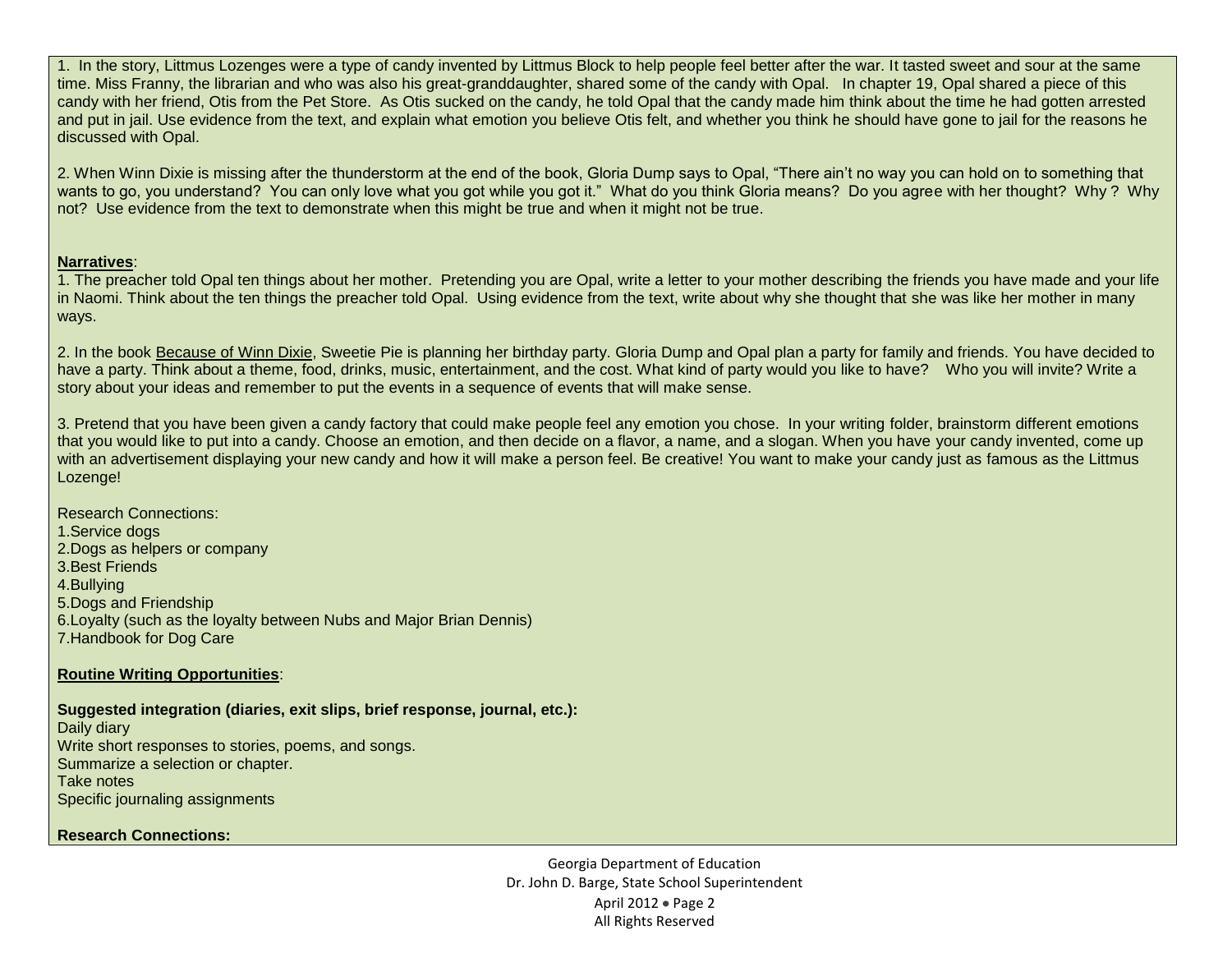Choose one of the topics below to read and learn about. Gather information from books, magazines, or internet sources and make notes in your project journal. Sort your ideas into categories so that your writing piece will be organized. Be able to summarize what you've read. Decide if you would like to present your writing in the Author's Chair, as a power point, or whether you might want to use a visual, like a poster.

- Service dogs
- Dogs as helpers or company  $\bullet$
- Dogs and Friendship  $\bullet$
- Handbook for Dog Care

**Idea for writing:** Choose a type of service dog and research its care, training and maintenance**.**

## **PLANS FOR ASSESSMENT 1: CONNECTING READING TO WRITING AT GRADE-APPROPRIATE LEVEL**

## **PROMPT:**

In the story, Littmus Lozenges were a type of candy invented by Littmus Block to help people feel better after the war. It tasted sweet and sour at the same time. Miss Franny, the librarian and who was also his great-granddaughter, shared some of them with Opal. In chapter 19, Opal shared a piece of this candy with her friend, Otis from the Pet Store. As Otis sucked on the candy, he told Opal that the candy made him think about the time he had gotten arrested and put in jail. Use evidence from the text, and explain what emotion you believe Otis felt, and whether you think he should have gone to jail for the reasons he discussed with Opal.

#### **SKILL BUILDING TASKS**

**ESSENTIAL QUESTION:** How do authors use illustrations to show the setting of a story?

**Task**: Pre-reading and introduction of text

## **Standards:**

ELACC3RL7: Explain how specific aspects of a text's illustrations contribute to what is conveyed by the words in a story (e.g., create mood, emphasize aspects of a character or setting).

ELACC3SL1: Engage effectively in a range of collaborative discussions (one-on-one, in groups, and teacher-led) with diverse partners on grade 3 topics and texts, building on others' ideas and expressing their own clearly.

- a. Come to discussions prepared by having read or studied required material; explicitly draw on that preparation and other information known about the topic to explore ideas under discussion.
- b. Follow agreed-upon rules for discussions (e.g., gaining the floor in respectful ways, listening to others with care, speaking one at a time about the topics and texts under discussion).
- c. Ask questions to check understanding of information presented, stay on topic, and link their comments to the remarks of others.

d. Explain their own ideas and understanding in light of the discussion.

ELACC3L1. Demonstrate command of the conventions of standard English grammar and usage when writing or speaking. Explain the function of nouns, pronouns, verbs, adjectives, and adverbs in general and their functions in particular sentences

## **Instruction**:

Introduce the theme and Because of Winn Dixie to the students. Discuss the cover, the author, and the setting of the story. Project the image of the front cover with an Elmo/document camera/interactive board. How does the picture help to explain the setting? Students should read the back cover. Display the first page of the text. Read it aloud. Ask students to think about who is telling the story. Introduce the word narrator.

> Georgia Department of Education Dr. John D. Barge, State School Superintendent April 2012 • Page 3 All Rights Reserved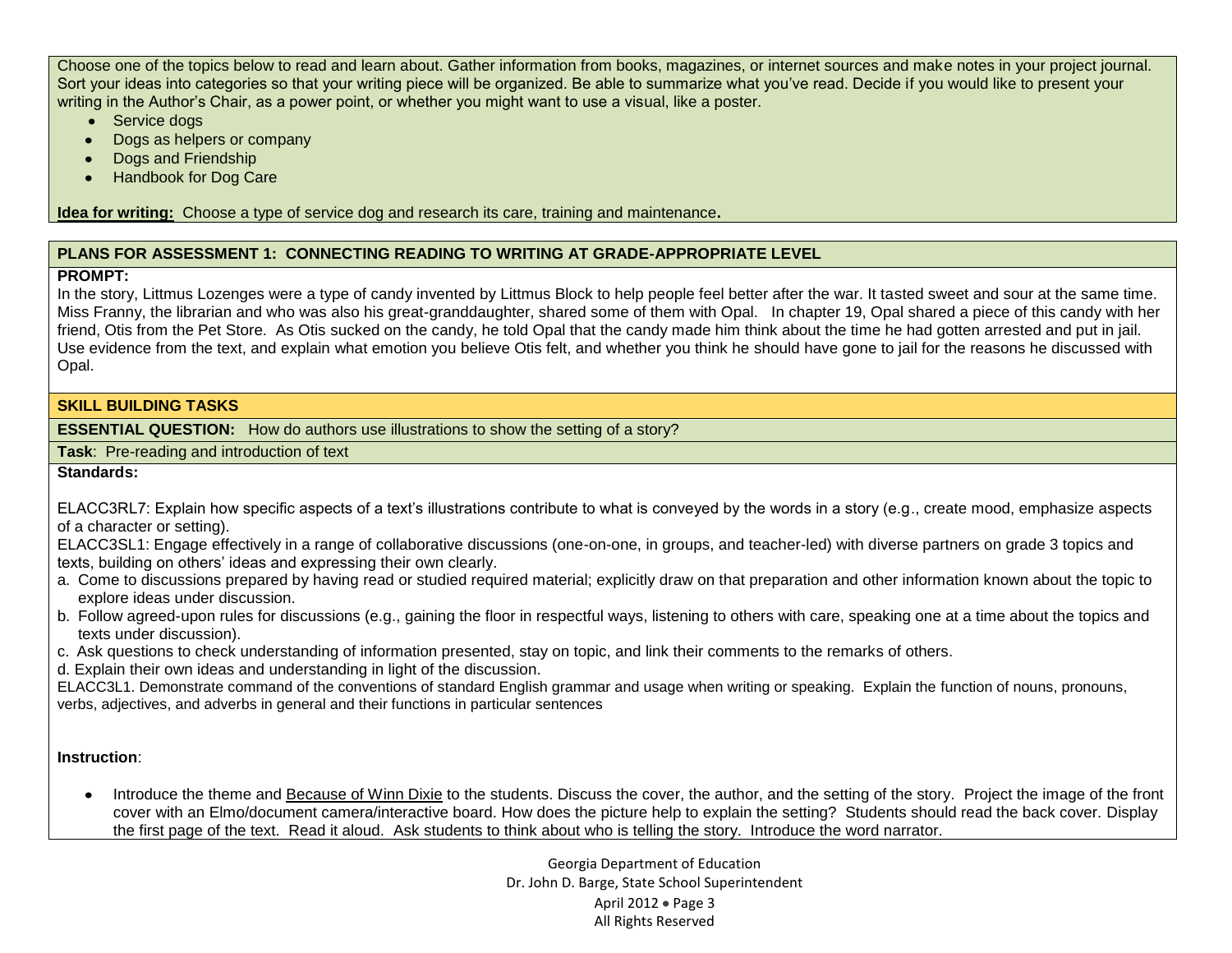Have students look through the book for illustrations. Ask the students why they think there are not any. What is the author trying to make us do? Make a word splash with the class by having students brainstorm words, and begin a word list for the front of the book. Have them also read the back cover and add words to the list.

- Students create a Because of Winn Dixie folder by folding a large white paper "hamburger style". They can design the front of this reading folder with the name of the book, the author, and the setting. Later they can add characters as they are met in the story. This folder will be used throughout the unit.
- Review prior knowledge of nouns, common and proper by asking the students to make a list of common and proper nouns as they work in small groups. Make a class list on large chart paper. Students can make their own list to keep in their Winn Dixie folder.
- Discuss rules for classroom discussion. Create a chart showing the agreed-upon rules (e.g., gaining the floor in respectful ways, listening to others with care, speaking one at a time about the topics and text under discussion). Have students model each rule.
- Assign chapter one for silent reading in small groups. Use class rules to discuss chapter one.
- Have the students write a prediction about what the preacher will say to Opal about Winn Dixie in their journals.
- Choose some songs to introduce the theme of friendship <http://havefunteaching.com/songs/character-songs/friend-song/> <http://havefunteaching.com/songs/character-songs/hey-bully-song/> Students will discuss friendship, kindness and respect after singing about it. They will talk about ideas in the song about bullying. They can write about a special friend for homework.

## **Differentiation Option(s):**

- $\bullet$ Use a "talking stick" during presentations of students. Only the person holding the talking stick can speak.
- The students will be allowed to read their assignments from the Author's Chair.
- Have students write about a special friend for homework.  $\bullet$
- Students may read with the teacher or partner.

## **ESSENTIAL QUESTION:** How can understanding about suffixes and prefixes help us become better writers?

**Task:** Read aloud/silently and participate in class discussions/ apply knowledge of prefixes and suffixes

## **Standards:**

ELACC3RL3: Describe characters in a story (e.g., their traits, motivations, or feelings) and explain how their actions contribute to the sequence of events. ELACC3RF3: Know and apply grade-level phonics and word analysis skills in decoding words.

- a. Identify and know the meaning of the most common prefixes and derivational suffixes.
- b. Decode words with common Latin suffixes.
- ELACC3RF4: Read with sufficient accuracy and fluency to support comprehension.
- a. Read on-level text with purpose and understanding.

## **Instruction:**

- Read chapter two aloud and have the students follow along. Discuss the Winn-Dixie supermarket, the vivid verbs, and the words used to describe the  $\bullet$  . dog. Continue to model agreed-upon rules for discussion. Ask questions about chapters one and two.
- Use words from chapters one and two (wagging, wagged, skidded, running, knocking) to discuss suffixes. Have students explain why we double the final consonant in some words, and don't double it in others.
- After reading chapters one and two, the students will describe the characters met so far (traits and feelings) and explain how these traits help us learn about the characters. Make a word splash or list with words that can be used for character traits. Project the list made by the class and ask if there are

Georgia Department of Education Dr. John D. Barge, State School Superintendent April 2012  $\bullet$  Page 4 All Rights Reserved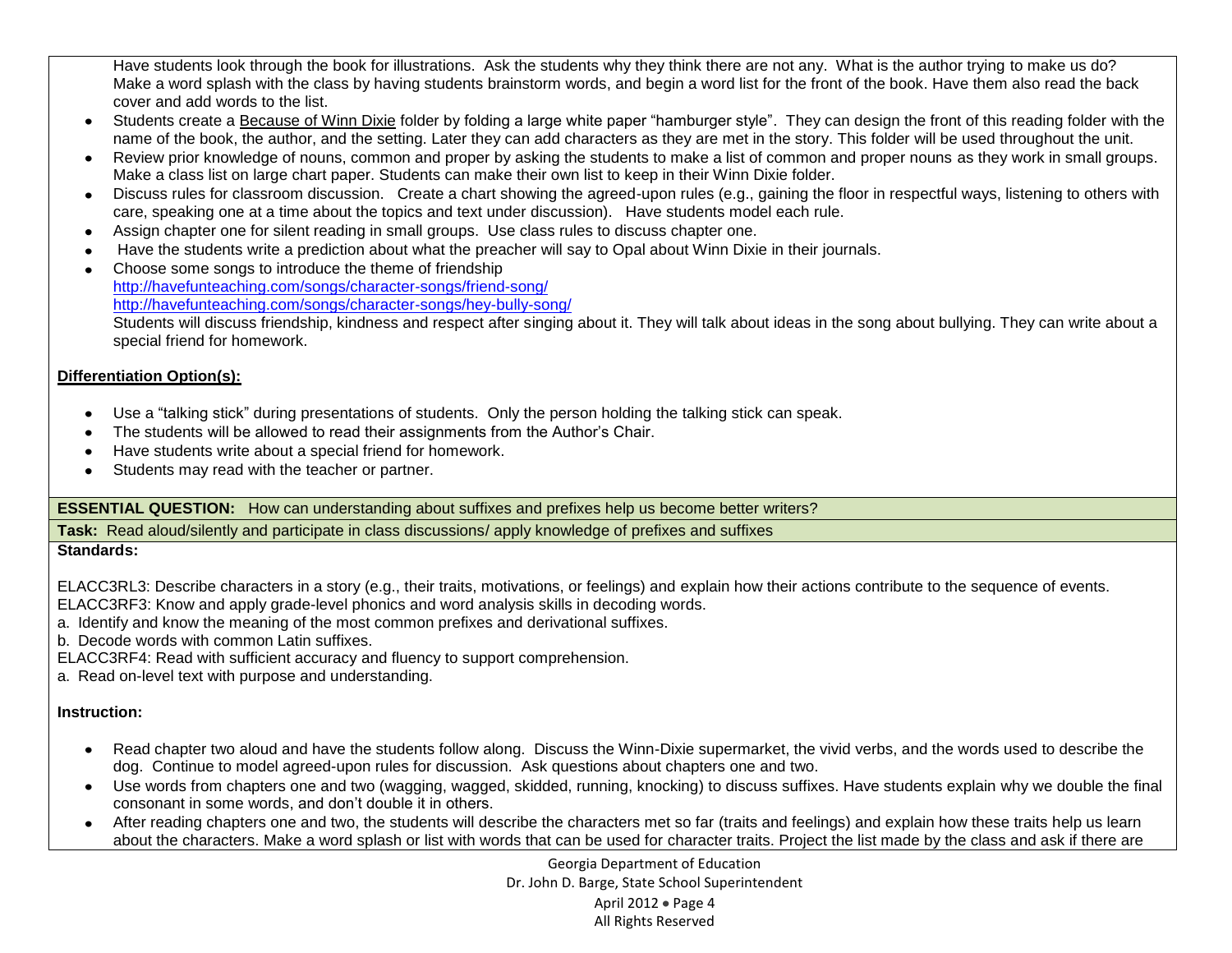any that can be added to our lists.

Ask the students the name of the narrator.

- Talk about prefixes and suffixes. Find them in these chapters (1,2) and keep a list in writing journals or the Because of Winn Dixie folder.
- Prefixes and Suffixes- Introduction and Practice Game: Students will define *prefix* and explain what it means. Explain to students that they will work in groups, in pairs, and individually through this lesson. They will define prefix using a dictionary or textbook. Write the definition in the students' words. Explain how the use of prefixes can be useful in our reading and writing. Give examples from the story. Tell the students that most prefixes are Greek or Latin in origin and were once words by themselves. Prefixes need a partner or root word to which they can attach. The prefix then changes the meaning of that word.

 Divide the class into groups of four students or fewer. Ask students to brainstorm as many prefixes as they can in three minutes. Write some of these on the board. Choose one prefix for each student group. It may be best to choose commonly used prefixes for this exercise to keep it grade level appropriate. Some suggestions are: pre-, re-, dis-, and un-. Give each group a large sheet of chart paper with one of the prefixes written at the top. Give the students ten minutes to generate a list of possible words that contain the prefix labeled on their chart paper. They may not use any other resources at this time, but their own knowledge and those of other group members. Ask each group to guess the meaning of their prefix and how their prefix changes a root word. One student from each group can explain the group's conclusion to the class. If time, ask groups to exchange prefix charts and add new words to the other groups' charts. After three to five minutes, groups should change papers again until each group has added words to each prefix chart.

Differentiation (Option)

- Students will write in their journals about their opinions about finding a stray dog and bringing it home. They should include ideas they might have gotten from chapters one and two.
- An additional step for practice in spelling would be to use dictionaries to check spelling and meanings. This activity could be extended into another lesson by using suffixes in place of prefixes.

**ESSENTIAL QUESTION:** How can writing about thoughts and feelings help you understand a character in a story?

**Task:** Read independently or in groups / narrative writing

**Standards:** 

ELACC3RL1: Ask and answer questions to demonstrate understanding of a text, referring explicitly to the text as the basis for the answers.

ELACC3RL3: Describe characters in a story (e.g., their traits, motivations, or feelings) and explain how their actions contribute to the sequence of events. ELACC3RF3: Know and apply grade-level phonics and word analysis skills in decoding words.

c. Decode multi-syllable words.

ELACC3L2: Demonstrate command of the conventions of standard English capitalization, punctuation, and spelling when writing.

b. Use commas in addresses

ELACC3W3: Write narratives to develop real or imagined experiences or events using effective technique, descriptive details, and clear event sequences. a. Establish a situation and introduce a narrator and/or characters; organize an event sequence that unfolds naturally.

b. Use dialogue and descriptions of actions, thoughts, and feelings to develop experiences and events or show the response of characters to situations

## **Instruction:**

- Continue reading chapters 3-4 independently, partnerships, small group, or with teacher. Students will participate in a discussion about Opal's life as it is known in this chapter. Ask the students what we learn about Opal in today's reading. Ask the students how we might find out if there really is a Naomi, Florida. Ask them where we might look to find out. Introduce them to an atlas and show them how they might look this information up on the Internet.
- Ask the students what genre this book might belong to. The students must use examples in the book (page numbers) to support their answers.

Georgia Department of Education Dr. John D. Barge, State School Superintendent April 2012  $\bullet$  Page 5 All Rights Reserved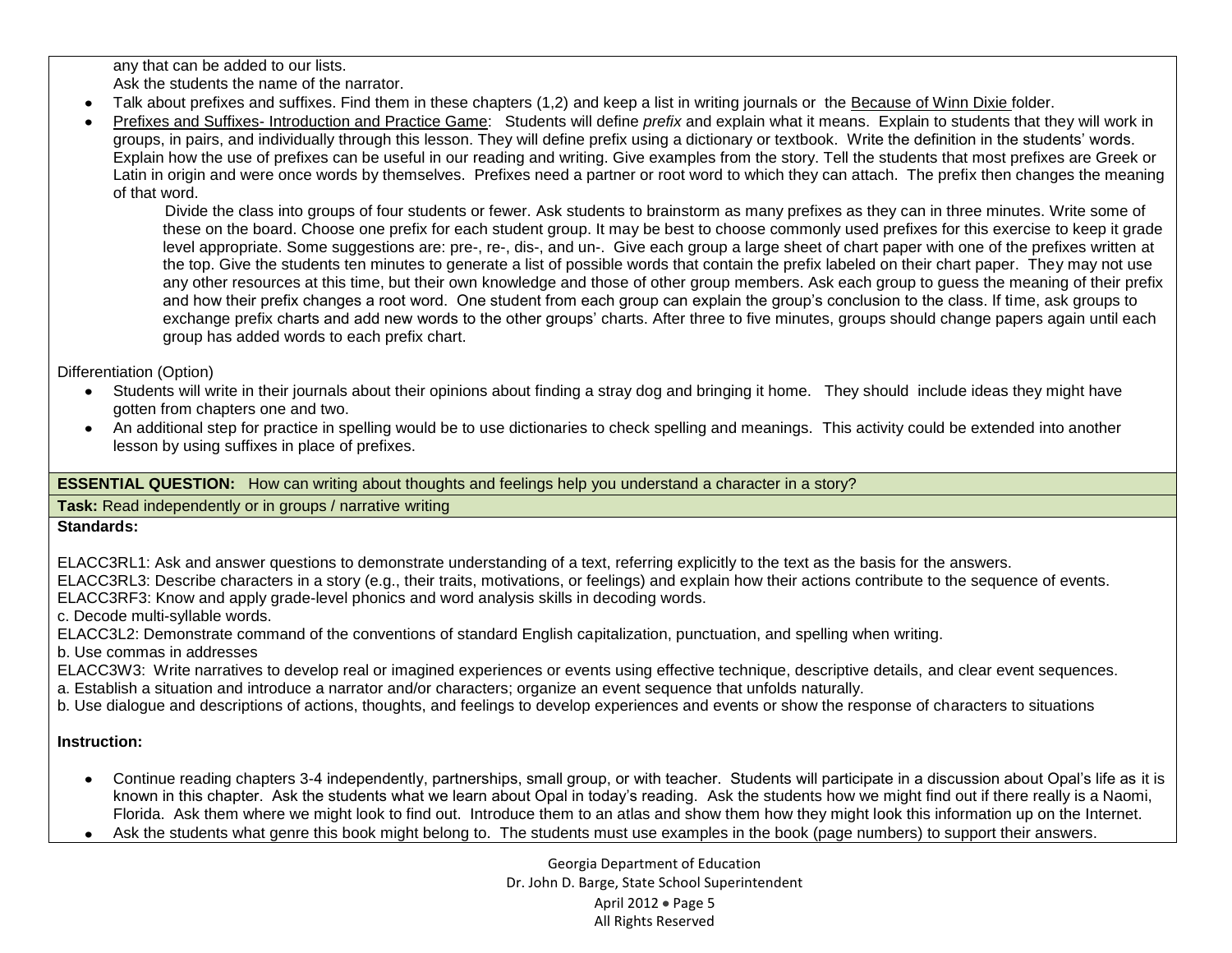When writing dates, place a comma between the day and the year. If only the month and year are given, no comma is necessary. Examples: July 4, 1776 December 10, 2012 April 7, 2010 . When the date falls at the beginning of the middle of the sentence, add another comma after the year to separate it from the rest of the sentence.

Examples: It was on January 14, 2009, that my brother was born. On July 4, 1776, the Declaration of Independence was signed.

A comma is needed between the name of a city or town and the name of a state, district, or Country. Examples: Atlanta, Georgia Vidalia, Georgia Toronto, Canada Berlin, Germany. Use a comma after each part of the address when it is used in a sentence. Tell the students to remember that there is never a comma between the name of a state and a ZIP code. Examples: Send your entry form to Prize Bonus Day 219 Main Street, Atlanta, Georgia 30402. My new address will be 47 North Street, Adams, New York 54321.

When addressing an envelope for mailing, the comma does not appear after the street.

Example: Mrs. Jane Deer

510 Deer Street

Lanett, Alabama 36502

- The students will address an envelope correctly after they have written a letter to Opal's mom.
- Review syllables and discuss multi-syllable words. After reading the text, play the game of Nonsense words Word Walk Game- Make 8x8 squares of white or colored paper with large numbers written on them (enough for each student in the class. Laminate the squares. Lay them in a large circle in the classroom, in the media center, or a place large enough for a class circle. Prepare nonsense words on large cards that can be seen from all places on the circle. A personal size white board will work. Write small numbers on pieces of paper to match the numbers on the floor. Put these in a basket from which to draw. Have a CD player with appropriate music or songs ready and convenient to you. Students will begin walking on the squares as the music plays. When music stops, a number is drawn. The student on that number tries to read the nonsense word that the teacher writes on the small board or on a card held up for all to see. If the student doesn't pronounce the word correctly, then the teacher can decide to let them get in the middle, stay on a number and try again, or sit on the outside and listen. \*\* Have your nonsense words already written in a list nearby. At the end all students who are left can get a sticker, treat or some other type of recognition.
- **Narrative writing** -The preacher told Opal ten things about her mother. Pretending you are Opal, write a letter to your mother describing the friends you have made and your life in Naomi. Think about the ten things the preacher told Opal. Using evidence from the text, write about why she thought that she was like her mother in many ways**.** Use the correct friendly letter form and address a real envelope correctly.

Differentiation (options):

Use Fry Phrases and nonsense words to address accuracy and fluency with purpose and understanding . Do an activity reading nonsense words using the Fry list. Project a nonsense word on an Elmo/Mimio/ Smart Board. Two groups of students line up on opposite walls. A word is put on the board. In Spelling Bee style, each group will attempt to read it. If a student from one group doesn't get it right, then the next group tries. This can force the students to use previously taught phonics skills without seeming too "elementary"

## **ESSENTIAL QUESTION:** How does participating in group discussions help readers understand the text?

**Task:** Participate in class discussions/ writing a summary/use of dictionaries

## **Standards:**

ELACC3RL1: Ask and answer questions to demonstrate understanding of a text, referring explicitly to the text as the basis for the answers ELACC3RL3: Describe characters in a story (e.g., their traits, motivations, or feelings) and explain how their actions contribute to the sequence of events. ELACC3W4**:** With guidance and support from adults, produce writing in which the development and organization are appropriate to task and purpose. ELACC3SL6: Speak in complete sentences when appropriate to task and situation in order to provide requested detail or clarification. ELACC3L2: Demonstrate command of the conventions of standard English capitalization, punctuation, and spelling when writing. a. Capitalize appropriate words in titles.

> Georgia Department of Education Dr. John D. Barge, State School Superintendent April 2012  $\bullet$  Page 6 All Rights Reserved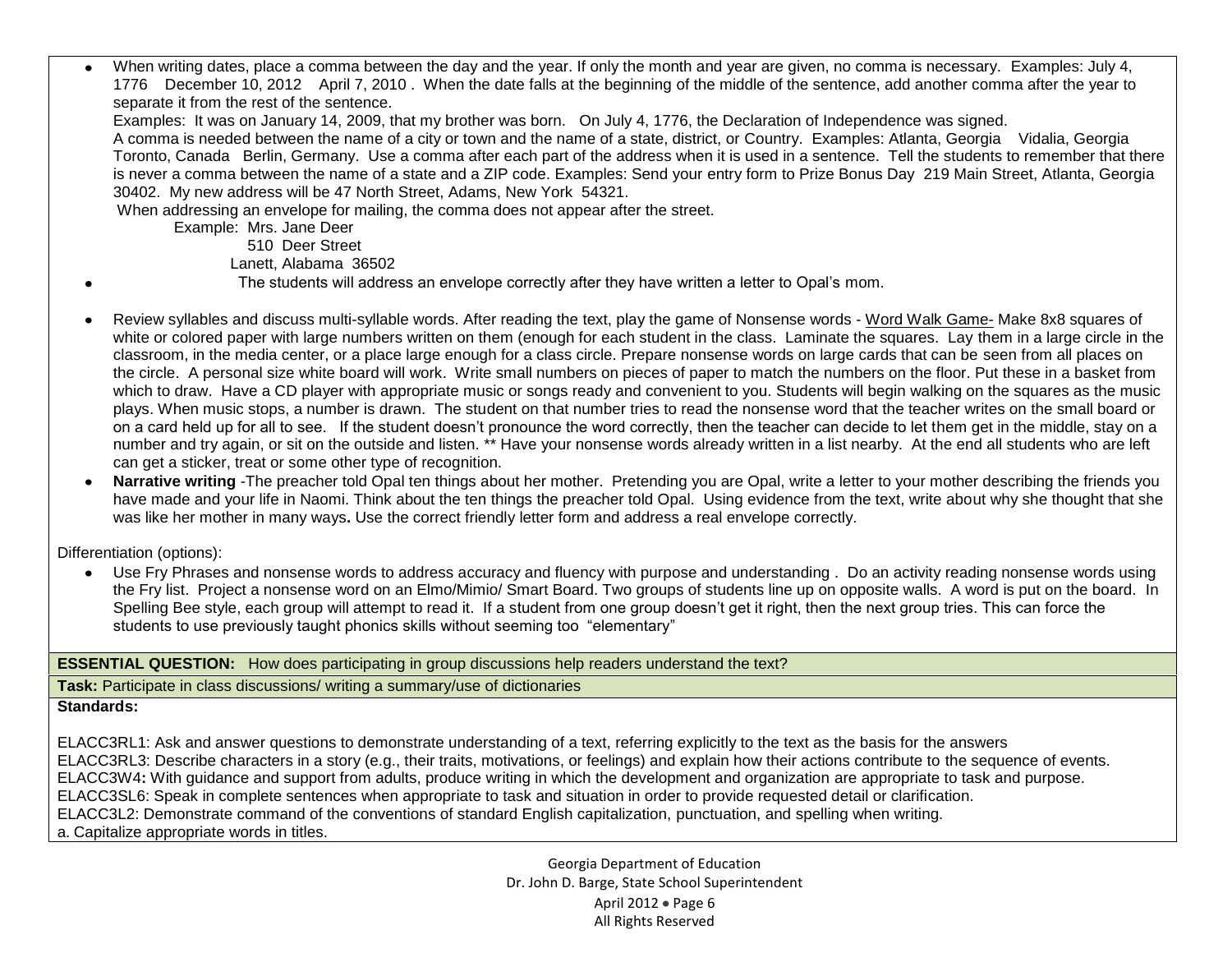e. Use conventional spelling for high-frequency and other studied words and for adding suffixes to base words.

f. Use spelling patterns and generalizations (e.g., ending rules) in writing words.

g. Consult reference materials, including beginning dictionaries, as needed to check and correct spellings.

## **Instruction:**

- Read aloud chapters 5-6. Have a class discussion about Winn Dixie behavior in the beginning of chapter 5. Students will listen to others and build upon or use evidence from another student's opinion or observation of what is happening in the story. The students will recall what happened in the Herman W. Block Memorial Library and the new character introduced there. The students should realize that this is another setting in the story. Have students recall other settings. Ask the students if they believe this character will change the story. If so, how? Students should write a summary in writing journals of chapter 3-6 and concentrate on the characters and their actions.
- Make a three column chart showing the rules for adding suffixes (one syllable, short vowel words-double the last letter and add ing; one syllable, long  $\bullet$ vowel words that end in a silent "e" - drop the final "e" and add *ing*. If a two syllable word that ends in a "y" has a short vowel sound, then the "y" is changed to an "i" ,then the suffix is added. Rules can be written in student journals for future reference. A short game of Pin the Suffix can be played using a felt board or magnetic letters to allow for manipulative use for those who need it.
- Students will identify base words when given words with prefixes and suffixes. The students will determine the meaning of unknown words by using a  $\bullet$ dictionary and a web site containing a dictionary [\(www.dictionary.com](http://www.dictionary.com/)). Spelling patterns when adding suffixes will be taught and the students will keep a list of these in their vocabulary or reading journals. The teacher will provide instruction on the meaning of prefixes and suffixes as they are added to known 3<sup>rd</sup> grade words. The teacher will use the root/base word as a way to be able to find the meaning of the word as the prefix/suffix is added.
- Students will continue working on the narrative writing that they started and put it in their writing folders. Students will be introduced to a simple writing  $\bullet$ rubric to use for guidance.

Differentiation (Option)

Students can explore their thoughts and reflections in a reading log by writing and drawing pictures in response to the ideas and emotions that arise during each chapter of the story. This log can be kept in the reading folder or readers' notebook.

## **ESSENTIAL QUESTION:** How can using correct punctuation help our audience understand our writing better?

**Task:** Participate in discussions and summarize/ write a readers' theater using correct sequencing/review subject of a sentence and subj/verb agreement

## **Standards:**

ELACC3RL10: By the end of the year, read and comprehend literature including stories, dramas, and poetry, at the high end of the grade level 2-3 text complexity band independently and proficiently.

ELACC3W3: Write narratives to develop real or imagined experiences or events using effective technique, descriptive details, and clear event sequencing.

b. Use dialogue and descriptions of actions, thoughts, and feelings to develop experiences and events or show the response of characters to situations.

c. Use temporal words and phrases to signal event order.

ELACC3SL4: Report on a topic or text, tell a story, or recount an experience with appropriate facts and relevant, descriptive details, speaking clearly at an understandable pace.

ELACC3L2: Demonstrate command of the conventions of standard English, capitalization, punctuation, and spelling when writing

a. Capitalize appropriate words in titles.

ELACC3L3: Use knowledge of language and its conventions when writing, speaking, reading, or listening.

a. Choose words and phrases for effect.

## **Instruction:**

Georgia Department of Education Dr. John D. Barge, State School Superintendent April 2012 . Page 7 All Rights Reserved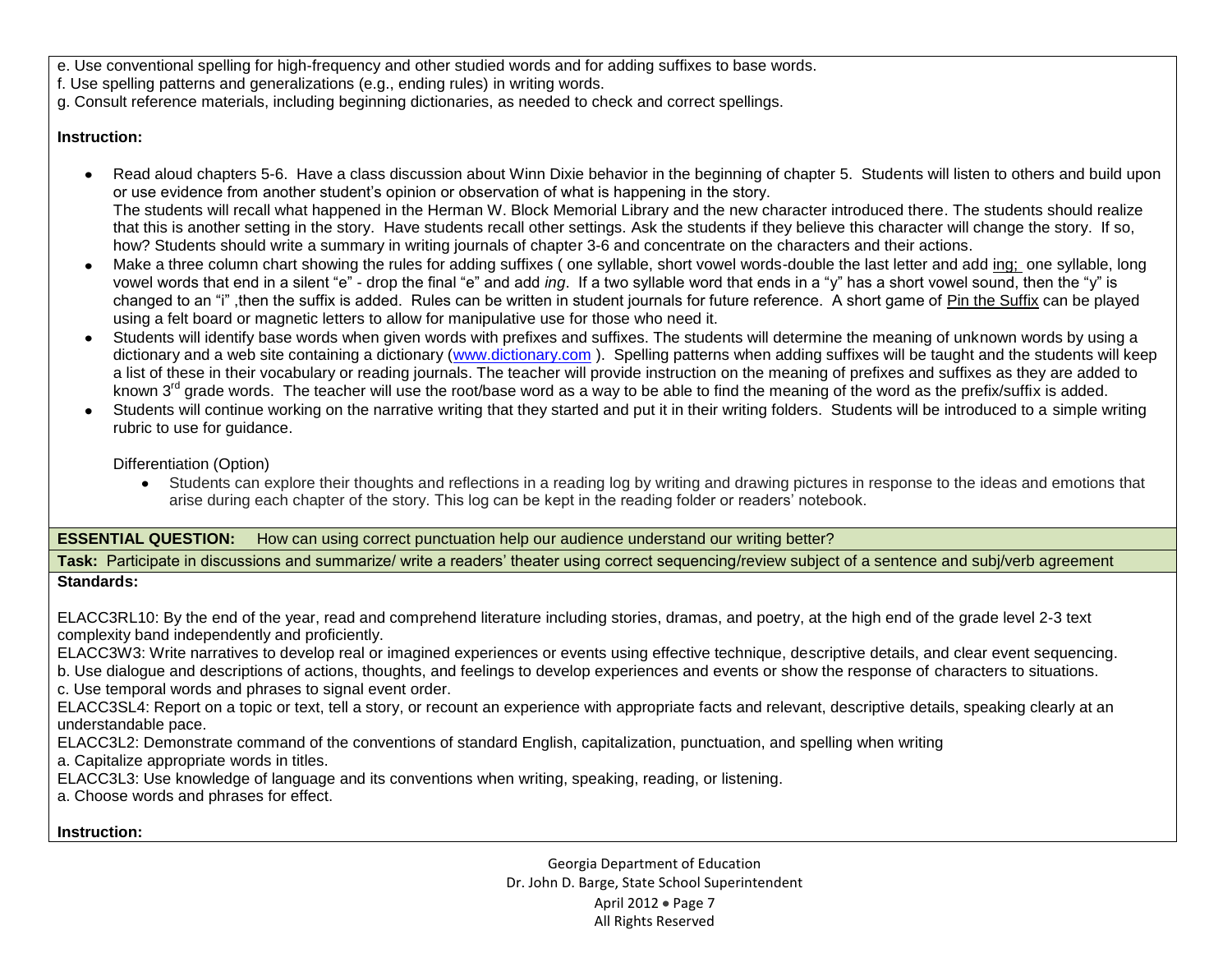- Read chapters 7-8. After students read these chapters, focus on the language of Sweetie Pie (e.g., "I seen that dog in church too."). Explain about  $\bullet$ subject verb agreement. Introduce the subject of a sentence. Subject-verb agreement can be introduced at this time. Discuss subject of a sentence by reading passages in the non-fiction books and talking about "who" or "what" the sentence is about.
- Students write a summary of the chapters or write about a character they might identify with. They can use this writing to identify subject of a sentence. Students check for subject –verb agreement and conference with learning pairs, then the teacher.
- Students will look at a play or power point/ website about school or friends. They will discuss the setting, the problem, the characters and how we know  $\bullet$ who is speaking. Suggestion:<http://urbanext.illinois.edu/conflict>**-** *a guide to Friendship* <http://urbanext.illinois.edu/conflict/intromovie.html-> *Conflict-Friendship.*
- Give groups of students the task to write a readers' theater for The Recess Queen. Students should read the book. Then use dialogue and correct sequencing to include the characters in the story. Other characters could be added thinking about the specific audience, and helping them understand the story and how it ties in with the theme of "Friendship". Perform for the targeted audience. A teacher generated rubric will be used to clarify expectations. Allow time for the students to work on this project.

Differentiation Option**:**

Students who are shy or uncomfortable performing may help write and possible tape the performance. Students can make signs (using temporal words to help guide the sequence), props, and light costumes to enrich this presentation.

**ESSENTIAL QUESTION:** What kind of moral or message could we learn from the book?

**Task:** Reading/Responding/Summarizing and writing a Narrative

## **Standards:**

ELACC3RL2: Recount stories, including fables, folktales, and myths from diverse cultures, determine the central message, lesson , or moral and explain how it is conveyed through key details in the text.

ELACC3RL5: Refer to parts of stories, dramas, and poems when writing or speaking about a text, using terms, such as chapter, scene, and stanza; describe how each successive part builds on earlier sections

ELACC3F4: Read with sufficient accuracy and fluency to support comprehension.

b. Read on-level prose and poetry orally with purpose and understanding.

ELACC3W3: Write narratives to develop real or imagined experiences or events using effective technique, descriptive details, and clear event sequences.

a. Establish a situation and introduce a narrator and /or characters; organize an event sequence that unfolds naturally.

c. Use temporal words and phrases to signal event order.

## **Instruction:**

- Students will read chapters 9-11 and answer teacher created questions in small group sharing time. Discuss how students' points of view can be distinguished from that of the narrator or those of the characters. Students will build ideas upon the comments and points of view of other students.
- They will answer questions from the two chapters and decide if they agree with Opal making friends with Gloria Dump. Ask the students how Opal became friends with Otis. Remind them of how Opal did him a favor by working for him to earn a leash and collar for Winn Dixie and tie these ideas together by having the students understand the moral of the fable.
- Students will share poems, "A Real Bouquet" and "My Friend" in small groups. Students can be asked to summarize what these poems are about in their  $\bullet$ own words. They will explain differences in the way they speak and in the language of the poem. Students should notice that there is usually a difference in the way someone writes and the way someone speaks. Remind the students how reading poetry, repeating stanzas can help them read more fluently. Student will listen to the rhythm and flow of language when reading the poems and connect that to how we speak. Expression in reading can come from

Georgia Department of Education Dr. John D. Barge, State School Superintendent April 2012  $\bullet$  Page 8 All Rights Reserved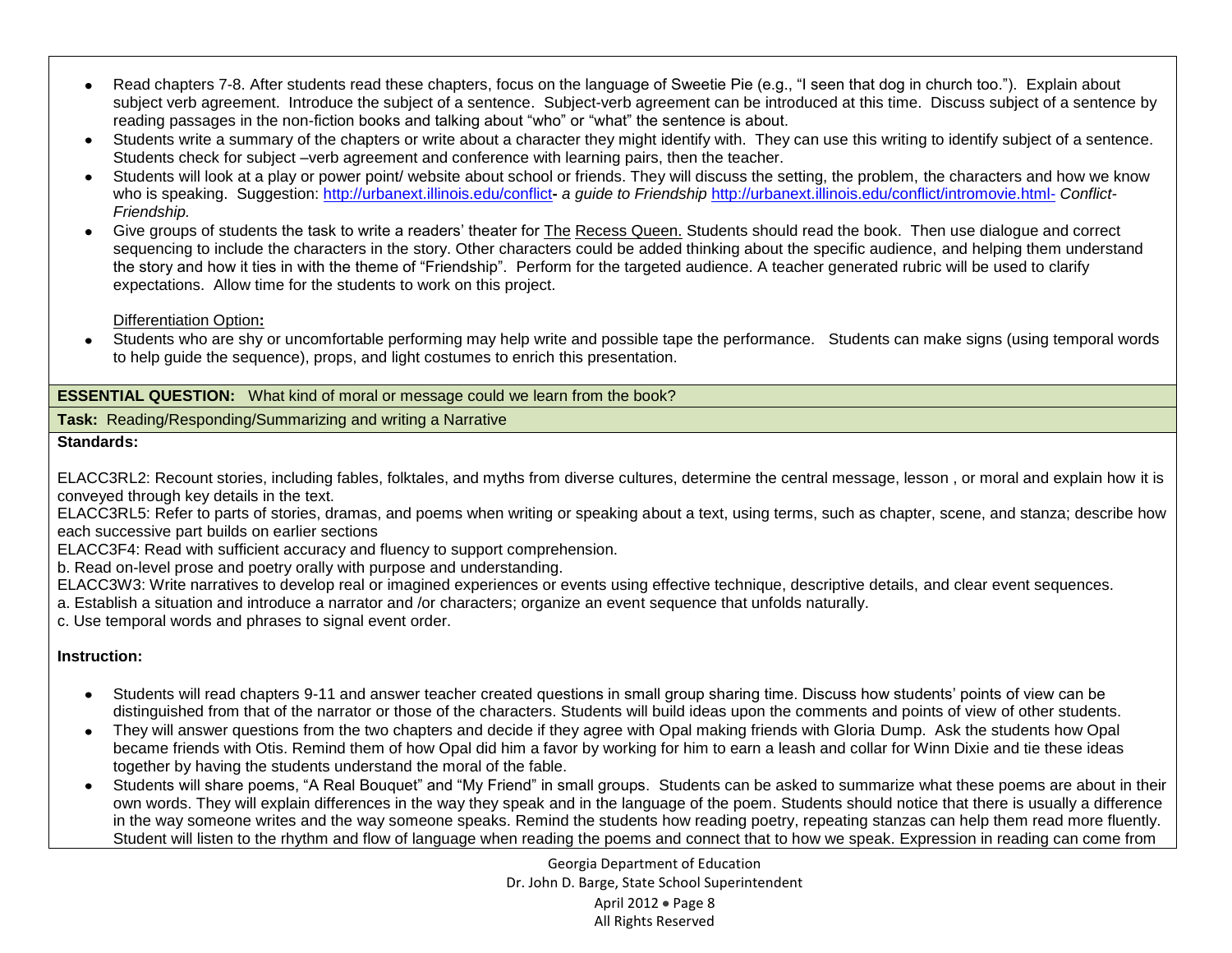reading poems and lyrics to songs. Taped readings of students' voices can be used and analyzed for accuracy and identification of specific fluency problems. Rhythm, flow and fluency as the students read a passage or poem can be practiced using choral reading, repeated reading, small group reading and individual practice.

- Read the readers' theatre *The Lion and the Mouse.* Ask the students how this fable might be similar to situations in Because of Winn Dixie are related. <http://www.timelessteacherstuff.com/readerstheater/LionandMouse.html>
- Time will be set aside for completing the letter about the 10 things and to also complete the readers' theatre/skit for Recess Queen(friends/bully). Connections should be made between the friends in Because of Winn Dixie and The Recess Queen. Discuss the main character in both texts and how they are alike (need friends, uncomfortable with others) and how they are different (Opal wasn't bossy like the main character in the other story)

Differentiation Option(s):

Students create skits for performing in class or for the grade level based on stories, poems, or fables they've read.

**ESSENTIAL QUESTION:** How can learning about idioms help us understand more about what we read?

**Task:** Find idioms in texts and create them/ Use regular and irregular verbs /

## **Standards:**

ELACC3RL4: Determine the meaning of words and phrases as they are used in a text, distinguishing literal from non-literal language.

ELACC3L4: Determine or clarify the meaning of unknown and multiple-meaning word and phrases based on grade 3 reading and content, choosing flexibly from a range of strategies.

a. Use sentence –level context as a clue to the meaning of a word or phrase.

ELACC3L6: Acquire and use accurately grade-appropriate conversational, general academic, and domain-specific vocabulary, including words and phrases that signal spatial and temporal relationships(e.g., After dinner that night we went looking for them).

ELACC3L1: Demonstrates command of the conventions of standard English grammar and usage when writing or speaking.

d. Forms and uses regular and irregular verbs

e. Forms and uses the simple verbs tenses

## **Instruction:**

- Read chapters 12-14 after a short review of the story read previously. Explain and teach about idioms. Talk about different chapters that include idioms.  $\bullet$
- Discuss the idiom (from chapter 2 and 10) about the preacher hiding his head like a turtle- introduce idiom in chapter two in the text. After an explanation  $\bullet$ of an idiom is given, ask the students to reread parts of the text and find an idiom (repeat the definition of it). They should name the part in the story when Opal refers to the preacher as pulling his old turtle head back into his stupid turtle shell. In chapter 4, the preacher says that Opal's mother couldn't make heads or tails of a piece of meat, and in this same chapter, there is an idiom referring to what Opal's mom felt like around the ladies at church, which was a bug under a microscope. See how many idioms children can find in the text.
- Scavenger Hunt for Idioms! Idioms Can Be Fun Game- <http://www.childrensuniversity.manchester.ac.uk/interactives/literacy/wordclasses/idioms.asp> -Assign each student or student group an idiom they haven't covered to illustrate: Don't look at gift house in the mouth- Don't push your luck- Don't rock the boat- Party pooper- Piece of cake – Green thumb - Up to my ears- These are great fun to share and can double as a vocabulary assignment according to the idioms you assign.

Chapter 14 gives examples of non-literal language (…spell was broken - and …some kind of snake charmer).

Simple verb tenses can be introduced by modeling and reading the text of choice. [\(http://www.brainpopjr.com/readingandwriting/word/tenses/](http://www.brainpopjr.com/readingandwriting/word/tenses/) ) In  $\bullet$ chapter 10, beginning on page 67, Opal tells Gloria Dump about finding Winn-Dixie in the grocery store, and how her mother left her when she was little. There are different ways the dialogue might be changed. Using different verb tenses, change several sentences to a different "time" and read to a partner to check to see if the sentences still make sense. (Example: pg. 69) 'What is it?" I asked Gloria dump. "It's a wait~and~see tree," she said. This might be

> Georgia Department of Education Dr. John D. Barge, State School Superintendent April 2012  $\bullet$  Page 9 All Rights Reserved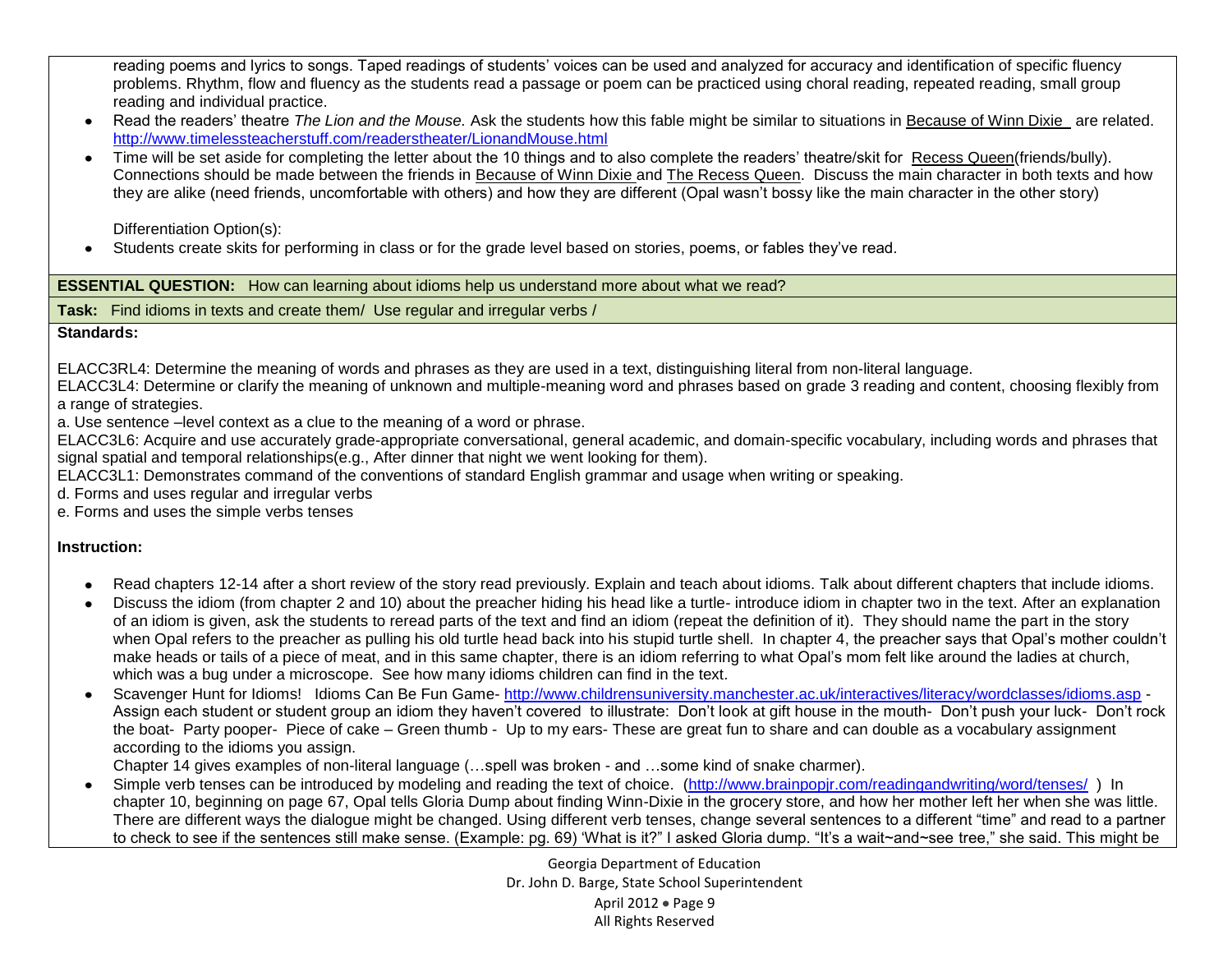changed to : "What was it?" I asked Gloria Dump. "It was a wait~and~see tree." She said. Subject-verb agreement can be introduced at this time. Discuss subject of a sentence by reading passages in the non-fiction books and talking about "who" or "what" the sentence is about. [http://www.aasd.k12.wi.us/staff/boldtkatherine/ReadingFun3-6/ReadingFun\\_PartsofSpeech.htm](http://www.aasd.k12.wi.us/staff/boldtkatherine/ReadingFun3-6/ReadingFun_PartsofSpeech.htm) This web site has all parts of speech and good short activities for the smart board or Mimio. A projected image is all that is actually needed for this web site.

- Teach the special verb be, by asking the students to participate in making a class chart comparing first grade with third grade. Use the verbs (e.g., am, is are, was, or were) in the sentences. The students will read sentences and put them in their journals as they discuss the special verbs and the tenses. In chapter 10, Opal tells Gloria Dump about finding Winn-Dixie in the grocery store (of the same name), and how her mother left her when she was little. There are different ways the dialogue might be changed. Using different verb tenses, change several sentences to a different "time" and read to a partner to check to see if the sentences still make sense. (In chapter 10 - 'What is it?" I asked Gloria dump. "It's a wait~and~see tree," she said. This might be changed to : "What was it?" I asked Gloria Dump. "It was a wait~and~see tree." <http://www.brainpopjr.com/readingandwriting/word/tenses/>
- Discuss subject of a sentence by reading passages in the non-fiction books and talking about "who" or "what" the sentence is about.
- Timelines can be constructed using events from Because of Winn Dixie. Different events can be placed in strategic places to guide the students as they retell the story. Model how to do this and allow the students to create a timeline of the story. This can help guide the students into a cause-effect lesson- \*Pictures of the students from birth to present can be brought in and timelines can be created from these. Students write a paragraph about their timelines. Encourag**e** the use of the new words in student writing from vocabulary from the texts used in the unit.
- Students should continue with previously assigned narrative writing. They should also be finishing their Recess Queen-*Readers' Theater.*  $\bullet$

Differentiation Option(s):

In small groups, students tape record themselves reading passages from The Lion and the Mouse (Aesop's Fable). The teacher will lead the discussion  $\bullet$ to explain the connection to the theme. Students can record during small group reading. This should be a 'cold read' first. Talented readers can listen to those who are struggling and assist. After several repeated readings with a reading partner and for homework, the student can listen to the first reading they recorded, and identify places where mistakes were made. The teacher and the student will conference after listening to the 2<sup>nd</sup> reading. The student will compare the two readings and explain the differences. <http://www.timelessteacherstuff.com/readerstheater/LionandMouse.html> . Talented readers will be able to do this on their own.

**ESSENTIAL QUESTION:** How does using voice in our writing help our audience understand our writing?

**Task:** Distinguish literal and non-literal language in our text/ creating idioms/ narrative writing

## **Standards:**

ELACC3RL4: Determine the meaning of words and phrases as they are used in a text, distinguishing literal from non-literal language.

ELACC3RF3: Know and apply grade-level phonics and word analysis skills in decoding words.

c. Decode multi-syllable words.

d. Read grade-appropriate irregularly spelled words.

ELACC3F4: Read with sufficient accuracy and fluency to support comprehension.

a. Read on–level text with purpose and understanding.

ELACC3L2: Demonstrate command of the conventions of standard English capitalization, punctuation, and spelling when writing.

a. Capitalize appropriate words in titles.

ELACC3L5: With guidance and support from adults, demonstrate understanding of word relationships and nuances in word meanings.

a. Distinguish the literal and non-literal meanings of words and phrases in context (e.g., take steps)

**Instruction:** 

Skill and Review Day: Point out chapter 2 in the text- : Look at the idioms - Mostly, he looked like a big piece of old brown carpet that had been left out in

Georgia Department of Education Dr. John D. Barge, State School Superintendent April 2012 • Page 10 All Rights Reserved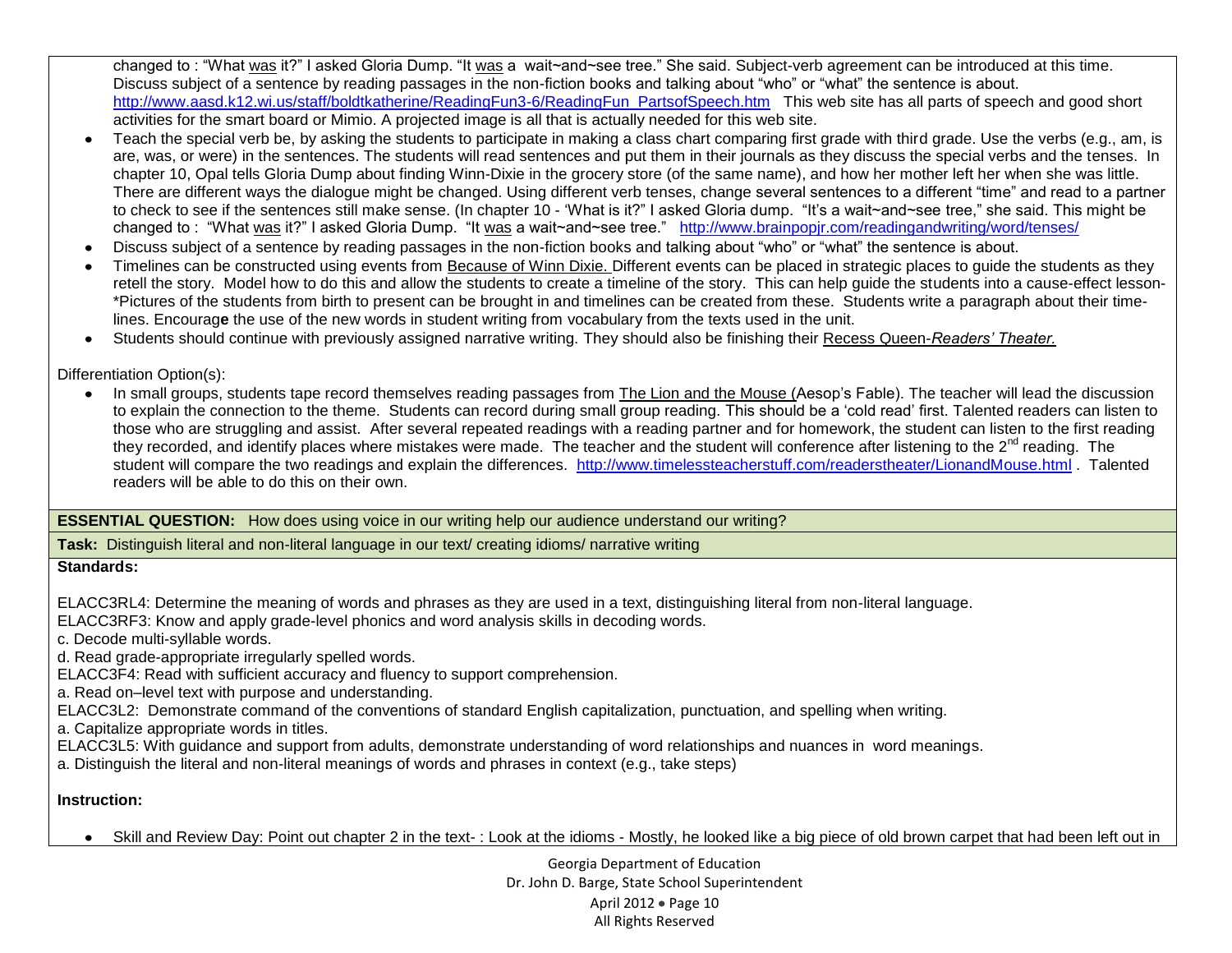the rain and in chapter 10- Sometimes he reminded me of a turtle hiding inside its shell, in there thinking about things and net ever sticking his head out into the world. Use these as examples of non-literal language. Compare to passages in chapter 3 – Opal is giving Winn Dixie a bath and explaining about not brushing his yellow teeth (a literal passage)

- Chapter 5 and 11 are two of the chapters that have sounds written as words. Introduce onomatopoeia. Do a lesson about these words and explain how they enhance the text, but are also non-literal language (like the idiom). Allow the students to find any of them they can find in chapters 1-6. They can work in small or large groups to do this.
- Write a whole class observation (together on chart paper) about the differences in literal and non-literal language in Because of Winn Dixie. Model the correct way to write a paragraph about a topic. As students give sentences about these two types of language, use a dictionary when they come to a word they cannot spell.
- Read chapters 15 -17 (of Because of Winn Dixie) individually, in partnership, in small group or with the teacher.  $\bullet$
- Students will identify places in the text where onomatopoeia are located. In chapter 5, Aaaaaarrooo Arrruiiiiipppp- Owwwwww- (Winn Dixie) are some  $\bullet$ examples of an onomatopoeia.(chapter 22, 25 etc- boiing (guitar sound), achoo .
- Review The Recess Queen . Ask the students if they can read some of the nonsense words as you project images to show the pages with specific words. Review nouns and verbs as the students find them in the story.
- Allow time to complete the 10 things writing assignments as well as allowing time for the skits to be completed. Specific characteristics of characters, setting, plot and resolution should be part of the presentation of the skit/readers' theater.

## **Differentiation (Option)**

• In The Recess Queen, there are places to find an onomatopoeia- the page with the word BOO!, -BOUNCITY, KICKITY, SWINGITY, etc.

Point out capital letters in the titles of books the students have read individually or with the class. Read The Mega-Deluxe Capitalization Machine. Individual students or small groups can look through magazines and find different types of nouns (person, place, thing OR proper-common). Assignments can include: Find 3 proper nouns and write a sentence correctly with all three of them. Find 3 common nouns and make a question with each of them. Each group can find a specific type of noun and write sentences with them. They should also label each sentence as: declarative, exclamatory, interrogative, or imperative.

**ESSENTIAL QUESTION:** Why do we need to learn to use ideas and organization as well as conventions in writing for an audience**?**

**Task:** Use of irregularly spelled grade level words/ Narrative writing with ideas, organization and conventions

## **Standards:**

ELACC3RF3: Know and apply grade-level phonics and word analysis skills in decoding words.

d. Read grade-appropriate irregularly spelled words.

ELACC3RF4: Read with sufficient accuracy and fluency to support comprehension.

a. Read on-level text with purpose and understanding.

b. Read on-level prose and poetry orally with accuracy, appropriate rate, and expression on successive readings.

ELACC3W1: Write opinion pieces on topics or texts, supporting a point of view with reasons.

c. Use linking words and phrases (e.g., because, therefore, since, for example) to connect opinion and reasons.

d. Provide a concluding statement or section.

ELACC3SL1: Engage effectively in a range of collaborative discussions (one-on-one, in groups, and teacher-led) with diverse partners on grade 3 topics and texts, building on others' ideas and expressing their own clearly.

a. Come to discussions prepared, having read or studied required material; explicitly draw on that preparation and other information known about topics and texts under discussion).

d. Explain their own ideas and understanding in light of the discussion.

ELACC3L1: Demonstrate command of the conventions of standard English grammar and usage when writing or speaking.

Georgia Department of Education Dr. John D. Barge, State School Superintendent April 2012 • Page 11 All Rights Reserved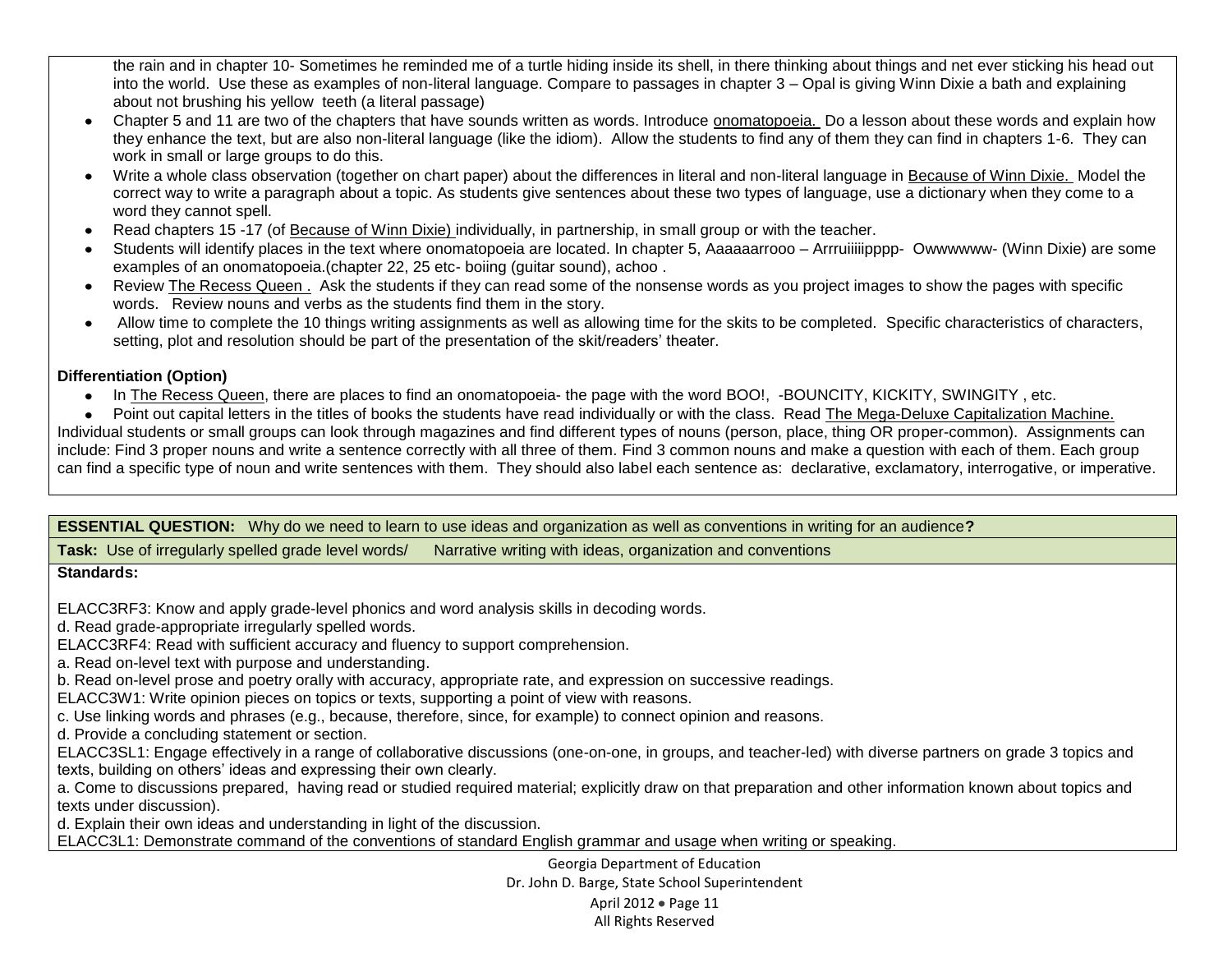d. form and use regular and irregular verbs.

e. Form and use the simple (e.g., I walked: I walk: I will walk) verb tenses.

i. Produce simple, compound, and complex sentences.

j. Writes legibly ( in cursive).

## **Instruction:**

- Read chapters 18-21 individually, in partnership, in small group, or with the teacher.
- Introduce sentences to the students that have irregularly spelled words in them, but have some of the letters missing in those words. Students will see that many irregularly spelled words still have some type of pattern or rule to help decode them. Students will read irregularly spelled words as they are pointed out in assigned texts, poetry and songs- (mice-woman-man). Add foot-feet, goose-geese, child-children, etc.
- Make a class big book or make a list to keep in the Winn Dixie folder for this unit.
- Explain that writers convey emotion or add voice to their writing and they must make complete sentences to convey their thoughts. Discuss the rubric and explain the writing prompt. Students will participate in an activity that addresses complete, simple and compound sentences.
- Compound Sentence Activity- With two colors of paper strips, three containers, pencils, and pens, students create a game of putting connecting words or conjunctions between simple sentences to create compound sentences. Address topic of this unit, a family pet (or any other topic that interests the students). Simple sentences can be written by the students on one set of the colored paper strips. Strips can be put into two separate containers. Connecting words like "and, or, but, so, yet" can be written and repeated more than once. Another container can hold these "conjunctions". Students choose two sentence strips and one connecting word to make a compound sentence. Students read the sentences aloud and the class can determine if the sentence is , in fact, a compound sentence. Students can try to make the funniest sentences they can make or stick with the theme, if one is assigned. The teacher will use previous student writing to show correctly written simple and compound sentences. Students will then find examples of these in assigned text.
- **Narrative I**n the book Because of Winn Dixie, Sweetie Pie is planning her birthday party. Gloria Dump and Opal plan a party for family and friends. You have decided to have a party. Think about a theme, food, drinks, music, entertainment, and the cost. What kind of party would you like to have? Who you will invite? Write a story about your ideas and remember to put the events in a sequence of events that will make sense.
- Concentration on grammar, grade level spelling, giving an opinion with supporting details from the story, and using a concluding statement will be required in the assigned writing for this lesson.
- Students need to be reminded to write legibly and to make letters correctly. Cursive writing will be introduced when the teacher determines the students are ready for this skill.
- Read Poem: "*A Real Bouquet*" Author Unknown- [http://www.tooter4kids.com/Friendship/poems.htm.](http://www.tooter4kids.com/Friendship/poems.htm) Tell the students that expression in reading can  $\bullet$ come from reading poems and lyrics to songs. Tape students' voices individually or in small groups of "like readers". Rhythm, flow and fluency need to be addressed with the students after they read a passage or the poem. This will be practiced using choral reading, repeated reading, small group reading, buddy reading, and individual practice. Students can create skits for performing in class or for the grade level. A different poem can be used, but it needs to be one the students have time to reread several times in the nest few lessons.

## Differentiation (Option)

Have students create an illustrated booklet using irregularly spelled words.

Some students may enjoy another writing assignment: Pretend that you have been given a candy factory that could make people feel any emotion you chose. In your writing folder, brainstorm different emotions that you would like to put into a candy. Choose an emotion, and then decide on a flavor, a name, and a slogan. When you have your candy invented, come up with an advertisement displaying your new candy and how it will make a person feel. Be creative! You want to make your candy just as famous as the Littmus Lozenge!

> Georgia Department of Education Dr. John D. Barge, State School Superintendent April 2012 • Page 12 All Rights Reserved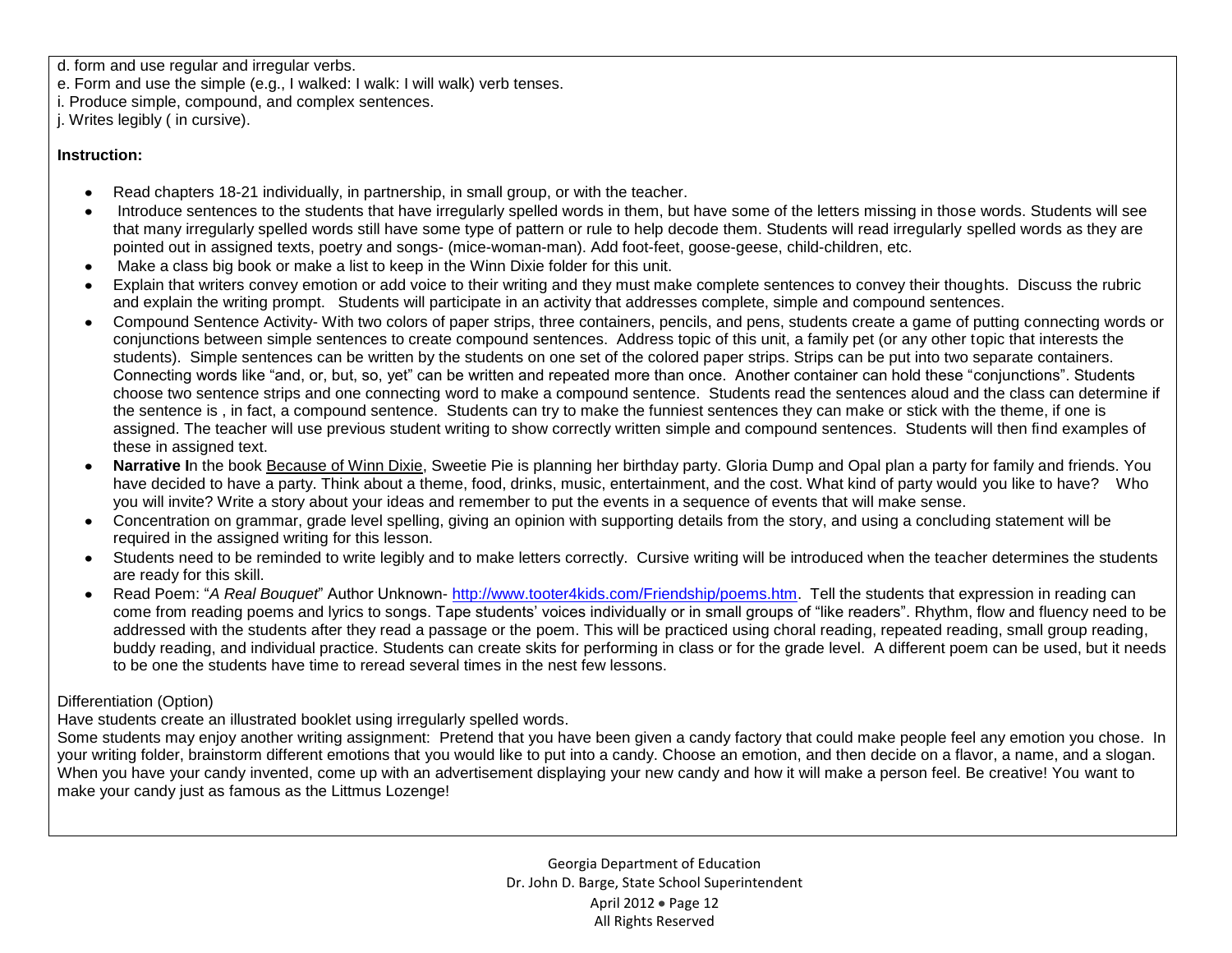#### **Prompt #2 Opinion**

How did Opal and the Preacher's relationship change in the story? What was their relationship in the beginning of the book, and how did it change in the end? WHY do you think it changed? BE SPECIFIC, and give examples from the story. Put this writing into the writing folder that goes with this unit.

#### **OR**

When Winn Dixie is missing after the thunderstorm at the end of the book, Gloria Dump says to Opal, "There ain't no way you can hold on to something that wants to go, you understand? You can only love what you got while you got it." What do you think Gloria means? How might this quote connect to Winn Dixie and Opal's mom? How do you think Gloria wants Opal to use this quote in her life? Use evidence from the text about Opal's mother and about Winn Dixie to support your answer.

**ESSENTIAL QUESTION:** How might using adjectives make our writing more exciting?

**Task:** Use adjectives and plural irregular nouns/ fluency and complete sentences using simple and compound sentences.

#### **Standards:**

ELACC3RL5: Refer to parts of stories, dramas, and poems when writing or speaking about a text, using terms such as chapter, scene, and stanza; describe how each successive part builds on earlier sections.

ELACC3RL10: By the end of the year, read and comprehend literature, including stories, dramas, and poetry ,at the high end of the grades 2-3 text complexity band independently and proficiently

ELACC3W10: Write routinely over extended time frames (time for research, reflection, and revision) and shorter time frames(a single sitting or a day or two ) for a range of discipline-specific tasks, purposes, and audiences.

ELACC3SL2: Determine the main ideas and supporting details of a text read aloud or information presented in diverse media and formats, including visually, quantitatively, and orally.

ELACC3L1: Demonstrate command of the conventions of standard English grammar and usage when writing or speaking.

i. Produce simple, compound, and complex sentences.

#### **Instruction:**

Read and finish the book, Because of Winn Dixie.

- Give a choice of graphic organizers to the students and explain that they are going to watch the movie of Because of Winn Dixie. They will write down the similarities and differences in the book and in the movie. This will be kept as a type of outline for their final writing assignment.
- Students will partner talk after the movie and discuss what they wrote about the similarities and differences. They will keep these lists in their writing folders.

Allow time to discuss the rubric and the prompt with the students individually, in small groups and with the teacher.

## **Differentiation (Option)**

Students who have difficulty reading the text should write a summary of the movie and list all the characters they can remember. The students should work together in a group with the teacher after watching the movie. The teacher will make sure all the students are writing complete sentences using correct punctuation and capitalization.

#### **SKILL BUILDING TASKS APPROXIMATELY 4 WEEKS FOR GRADES 3 AND 4**

**ESSENTIAL QUESTION:** How will knowing about reference materials and where to find them help me to be a better research writer?

Georgia Department of Education Dr. John D. Barge, State School Superintendent April 2012 • Page 13 All Rights Reserved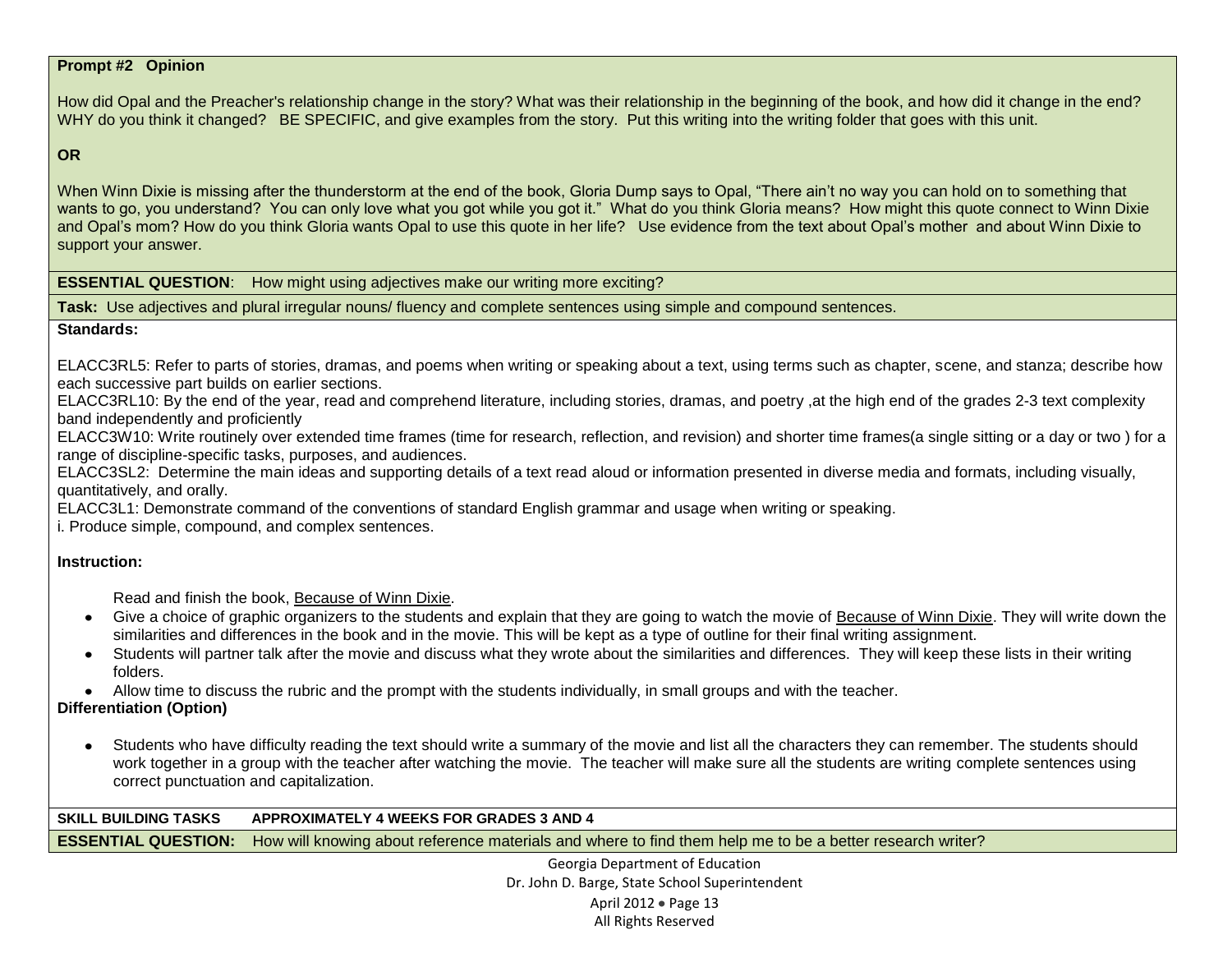**Task:** consult reference materials, including dictionaries, previously read texts, and magazines to make notes about a specific topic related to the theme of this unit.

## **Standards:**

ELACC3L2: Demonstrate command of the conventions of standard English capitalization, punctuation, and spelling when writing.

a. Capitalize appropriate words in titles.

ELACC3RL7: Explain how specific aspects of a text's illustrations contribute to what is conveyed by the words in a story (e.g., create mood, emphasize aspects of a character or setting).

ELACC3RL3: Describe characters in a story (e.g., their traits, motivations, or feelings) and explain how their actions contribute to the sequence of events. ELACC3RF4: Read with sufficient accuracy and fluency to support comprehension.

ELACC3SL1: Engage effectively in a range of collaborative discussions (one-on-one, in groups, and teacher-led) with diverse partners on grade 3 topics and texts, building on others' ideas and expressing their own clearly.

a. Come to discussions prepared, having read or studied required material; explicitly draw on that preparation and other information known about the topic to explore ideas under discussion.

d. Explain their own ideas and understanding in light of the discussion.

ELACC3L1: Demonstrate command of the conventions of standard English grammar and usage when writing or speaking.

a. Explain the function of nouns, pronouns, verbs, adjectives, and adverbs in general and their functions in particular sentences.

ELACC3SL2: Determine the main ideas and supporting details of a text read aloud or information presented in diverse media and formats, including visually, quantitatively, and orally.

## **Instruction:**

- Discuss Because of Winn Dixie and the importance of friendship. Explain that the feelings of loyalty using characters from the story. Ask the students if  $\bullet$ they can think of a time when they were loyal to someone or when someone was loyal to them. Buddy Talk and explain. Tell them if they don't have a story, then someone else might. Allow some of the students to come to the front of the room or speak from their desks about how they were loyal or how someone was loyal to them.
- $\bullet$ Read The Giving Tree aloud. Remind the students about the tree's loyalty to the boy, even when the boy forgot about the tree. Project the book, Nubs, the True Story of a Mutt, a Marine & a Miracle on a screen or white board. Read it aloud. Through discussion, students will compare the main characters in these two books. Allow the students to make observations about why you might have chosen this book to read (friendship, loyalty, pain of separation, diligence etc). Classroom discussion will lead into explaining how the topics are important and how the book connects to the theme of this unit. Ask the students if they think that friends might feel some of the feelings described in the book. Buddy chat about the characters and their traits.
- Project the front of a (not a familiar one) book with the title covered. Ask students to make up a title. Use small white boards and allow students to write their suggestions for the title. Ask the students to show you their titles. Begin the lesson by telling the students that the first, last, and each important word in a book title should start with a capital letter. Show the students several familiar books and discuss the titles. Give out index cards and ask the students to write the titles of some books they like. Some students can write a sentence about each book. The students can work with a partner or small group. Cards will be shown to the class by projecting or writing the titles on the board (done by students). Check to be sure titles are written correctly. Keep cards and glue into journals for future reference. Book marks can be made by laminating these. Students will use magazines and newspaper articles to scavenger hunt correct uses of correctly written titles.
- Scavenger Hunt for Nouns. Use The Giving Tree to search for proper and common nouns in the text. Students will notice that there are no proper nouns in the story. Charts or journals can be used to record the lists of common and proper nouns found in the extended text. The lists can be used for writing assignments. Writing in daily journals making complete sentences using specific nouns will connect to identifying verbs. Students will recognize that sentences do not make sense without verbs. Ask student to try to make sentences and include describing words. Allow students to raise their hands when they hear an adjective in a book being read in class or they will write a list of them in their reading folder. Teacher observation can be an ongoing assessment for learning.

Georgia Department of Education Dr. John D. Barge, State School Superintendent April 2012 • Page 14 All Rights Reserved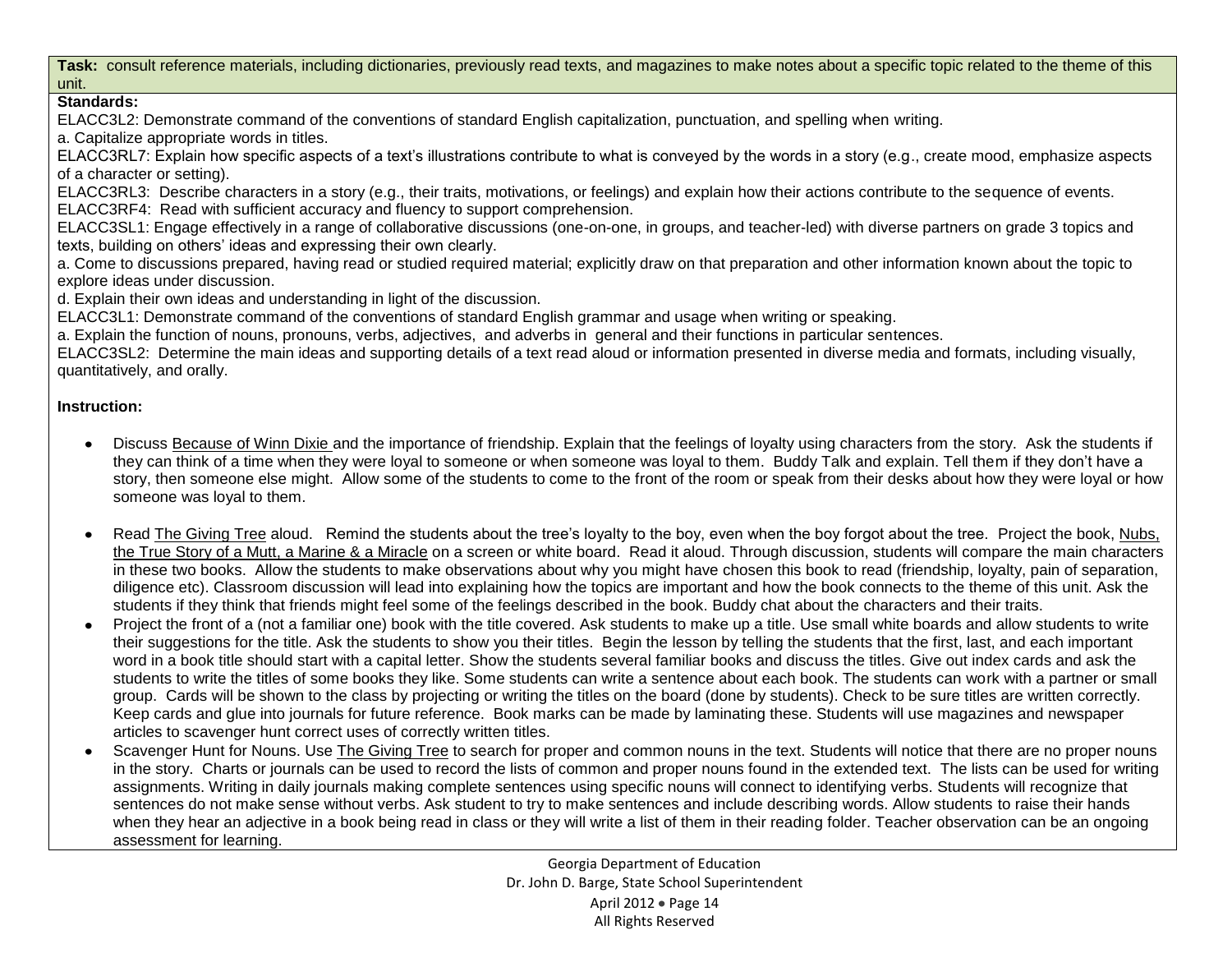## **Differentiation (Option)**

Have students create a collage of their titles they found in the magazines. Groups of students get together and show their titles written correctly.

## **ESSENTIAL QUESTION:** How can I use a story to talk about me? (Text to self)

**Task:** practice identifying nouns and adjectives/ Opinion writing

#### **Standards:**

ELACC3RL5: Refer to parts of stories, dramas, and poems when writing or speaking about a text, using terms such as chapter, scene, and stanza; describe how each successive part builds upon another.

ELACC3RL10: Be the end of the year, read and comprehend literature, including stories, dramas, and poetry, at the high end of the grades 2-3 text complexity band independently and proficiently.

ELACC3RF4: Read with sufficient accuracy and fluency to support comprehension.

b. Read on-level prose and poetry orally with accuracy, appropriate rate, and expression on successive readings.

ELACC3L1: Demonstrate command of the conventions of standard English grammar and usage when writing or speaking.

a. Explain the function of nouns, pronouns, verbs, adjectives, and adverbs in general and their functions in particular sentences.

i. Produce simple, compound, and complex sentences.

ELACC3L5: With guidance and support from adults, demonstrate understanding of word relationships and nuances in word meanings.

b. Identify real life connections between words and their use (e.g., describe people who are friendly or helpful).

c. Distinguish shades of meaning among related words that describe states of mind or degrees of certainty (e.g., knew, believed, suspected, heard, wondered).

## **Instruction:**

- Students will have a discussion about loneliness, friendship, acceptance of the faults of others, father/daughter relationships, and how a child would feel about an absent mother. Emotion and feeling words can be added to the vocabulary list being made in their reading folders.
- A discussion of nouns and how to make them more interesting will help review adjectives. Find examples of adjectives for identification purposes in Because of Winn Dixie and the poem, "A Real Bouquet" Poem can be found on this web site: **[http://www.tooter4kids.com/Friendship/poems.htm.](http://www.tooter4kids.com/Friendship/poems.htm)**
- Students write a riddle about a noun (person, place, animal or thing). Use verbs in the present (past/future) tense. The students read their riddles to a partner and see if the other student can guess the answer. Then have partner change the verbs to show another tense and read again. Example: Birds perch on it. Branches cover it. Strong winds rock it. Squirrels jump onto it. Bugs crawl in it. Breezes pass through it. Children climb up to it. Friends play in it. What is it? (a tree house). Students must make complete sentences in their riddles
- Time will be built into the lesson to write the narrative assignment. The rubric will be discussed with the students. Directions will be explained.
- Allow time for the Opinion writing to be done during class.  $\bullet$

Differentiation (Option):

- Have students create a power point and use it to practice regular and irregular nouns.
- A game of "paired charades" will command the attention of students as they work together to try to get their friends to guess (no talking-just writing their guesses on white board or small dry erase boards) which irregular pair of nouns are being used by the charades.
- Regular and irregular plural nouns can be taught in pairs. Picture and word card pairs can be used for a match game as an introduction of irregular

Georgia Department of Education Dr. John D. Barge, State School Superintendent April 2012 • Page 15 All Rights Reserved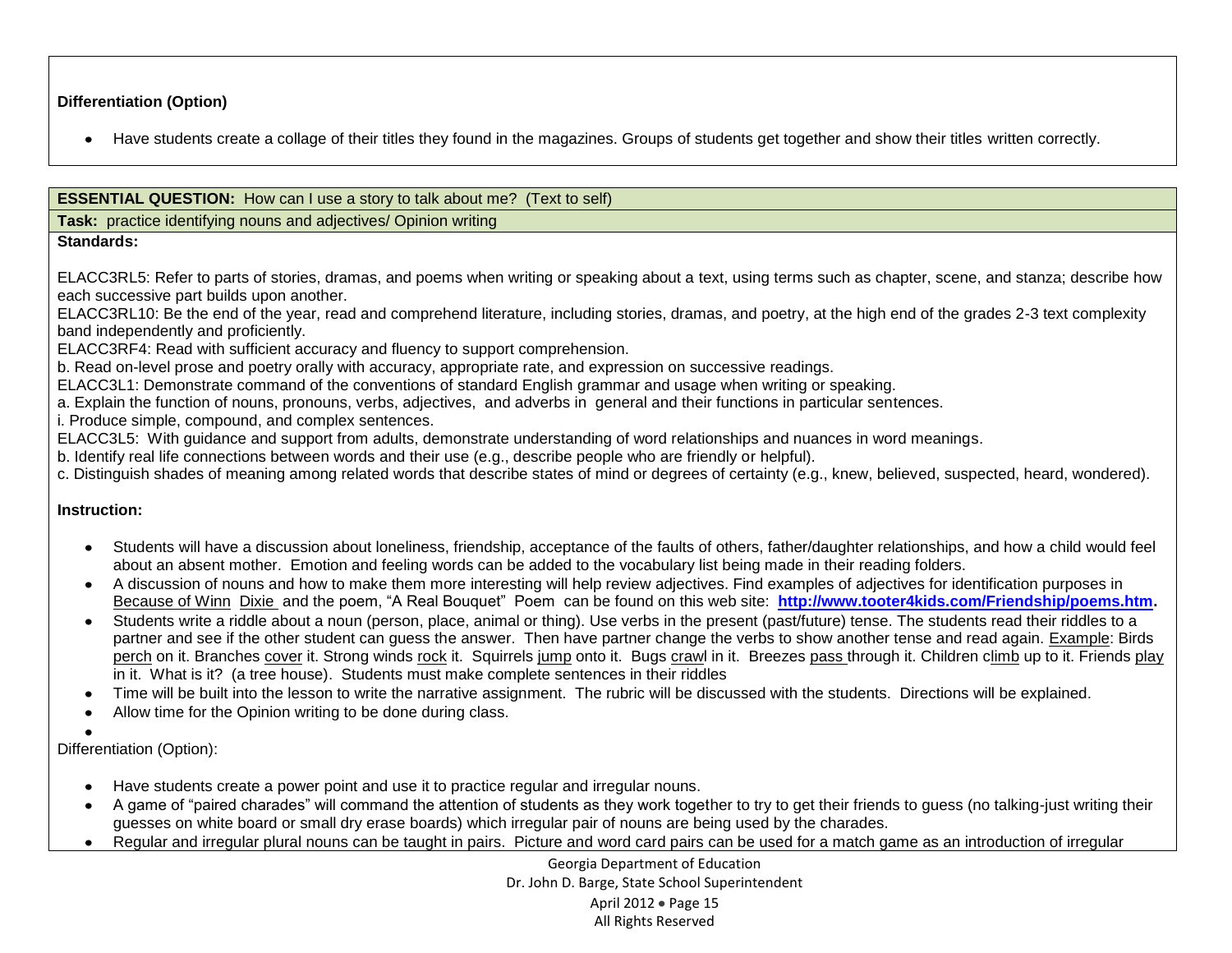nouns: such as a picture of - goose -geese, foot – two feet, child-children etc. Begin with pictures and continue as pictures are replaced with words. Students will assist the teacher in finding regular and irregular singular and plural nouns in the text they have read.

**ESSENTIAL QUESTION:** How does knowing about voice, emotions, and audience help me write in a more organized and meaningful way?

**Task:** reading/ narrative writing (continued)

## **Standards:**

ELACC3RL6: Distinguish their own point of view from that of the narrator or those of the characters.

ELACC3RL7: Explain how specific aspects of a text's illustrations contribute to what is conveyed by the words in a story (e.g., create mood, emphasize aspects of a character or setting). (in this case-text being the video images)

ELACC3W3; Write narratives to develop real or imagined experiences or events using effective technique, descriptive details, and clear event sequences.

- b. Use dialogue and descriptions of actions, thoughts, and feelings to develop experiences and events or show the response of characters to situations.
- c. Use temporal words and phrases.
- d. Provide a sense of closure.

ELACC3W10: Write routinely over extended time frames (time for research, reflection, and revision) and shorter time frames (a single or a day or two) or a range of discipline-specific tasks, purposes, and audiences.

## **Instruction:**

- Project the video [http://player.discoveryeducation.com/index.cfm?guidAssetId=8DA9F8B7-BF7F-4326-8B21-](http://player.discoveryeducation.com/index.cfm?guidAssetId=8DA9F8B7-BF7F-4326-8B21-E5E26CD8D33C&blnFromSearch=1&productcode=US)  $\bullet$
- [E5E26CD8D33C&blnFromSearch=1&productcode=US](http://player.discoveryeducation.com/index.cfm?guidAssetId=8DA9F8B7-BF7F-4326-8B21-E5E26CD8D33C&blnFromSearch=1&productcode=US) . Students will watch the video and observe the behavior of the students who are on a field trip to a candy factory in their city. The students will discuss what Mr. Zachary Zaney said the secret to making good candy was. They will partner talk about what Littmus W. Block might have thought the secret to making good candy was. Explain that the intention of the making of the candy was totally different from Mr. Zaney's and Mr. Littmus W. Block's points of view. Explain how everyone has a point of view that they can use, and can demonstrate this view by using *voice* in their writing. Ask the students about the friends during the trip and what happened. Students will make notes and be ready to talk about how having a candy factory in their hometown would help the community. They will discuss friendships on the trip and what happened with the student who was a bully toward the girls.
- Students will think about and discuss the writing prompt. They will listen to the directions for following the rubric requirements.
- Time for writing will be embedded in this lesson. Explain that the writing should not have "the end" stated at the end of the writing. Explain closure to the students. Explain that the students need a closing sentence so that their audience will know that they are finished with the writing piece.

Differentiation (Option)

- Remind the students about writing about the way they feel and expressing emotions in their writing. Students will think about their purpose for writing and about the audience for whom they are writing.
- (optional writing assignment) **Narrative:** Pretend that you have been given a candy factory that could make people feel any emotion you chose. In your  $\bullet$ writing folder, brainstorm different emotions that you would like to put into a candy. Choose an emotion, and then decide on a flavor, a name, and a slogan. When you have your candy invented, come up with an advertisement displaying your new candy and how it will make a person feel. Be creative! You want to make your candy just as famous as the Littmus Lozenge! This writing will be shared from the Author's Chair.

 $\bullet$ 

**ESSENTIAL QUESTION:** How is technology helpful to us as we learn more about writing and communicating?

**Task:** identify and use adjectives, commas in a series, and quotations/ Narrative writing continues

Georgia Department of Education Dr. John D. Barge, State School Superintendent April 2012 • Page 16 All Rights Reserved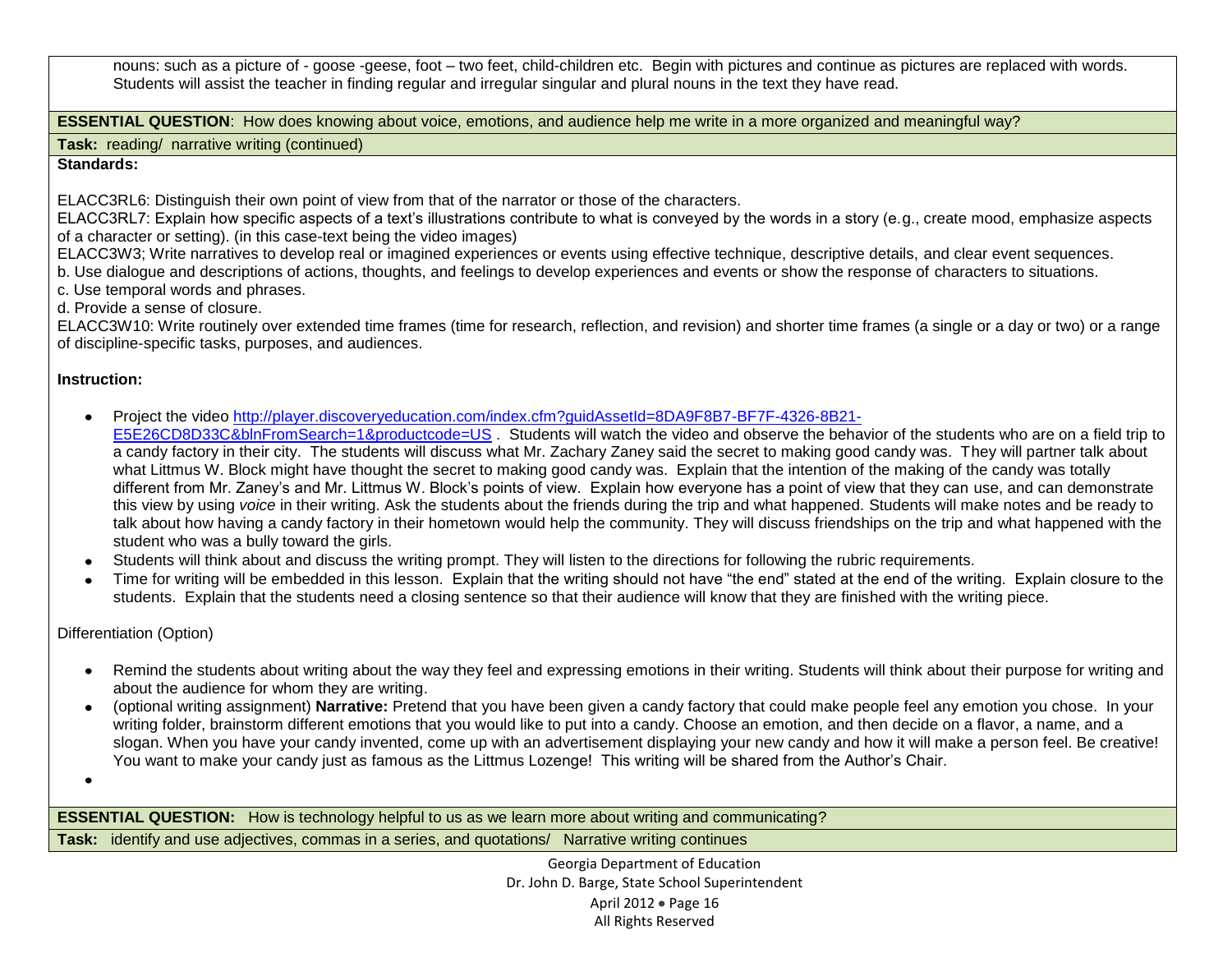#### **Standards:**

ELACC3SL4; Report on a topic or text, tell a story, or recount an experience with appropriate facts and relevant, descriptive details, speaking clearly at an understandable pace.

ELACC3L2: Demonstrate command of the conventions of standard English capitalization, punctuation, and spelling when writing.

c. Use commas and quotation marks in dialogue.

ELACC3L3: Use knowledge of language and its conventions when writing, speaking, reading, or listening.

a. Choose words and phrases for effect.

## **Instruction:**

- The students will make a class paragraph about "10 Cool Things About Our Class". They will need to know how to place commas in a series. Students will copy the chart and add their ideas to the list. They should use commas in a series and put in their journals.
- Students will read their sentences with commas in a series aloud to help the students realize the importance of placing the commas correctly to make sense and to be sure the meaning states what the writer intends.
- Students will identify quotations in Because of Winn Dixie and will write three quotations by their favorite character in the book. These quotations must be written correctly and the page number given for easy access. Students can exchange papers and check the work by looking at the quote on the page selected by the student. Students can compare the way that quotations are written. Students will be introduced to quotation marks in this manner.
- Students should complete the narrative writing after this lesson. Time should be given to complete this writing.

## **Differentiation (Option)**

Special recognition should be given to punctuation and capitalization in student work.

**ESSENTIAL QUESTION:** How will knowing about reference materials and where to find them help me to be a better research writer?

Task: Use reference materials, including dictionaries, previously read texts, and magazines to make notes about a specific topic related to the theme of this unit. **Standards:** 

ELACC3W7: Conduct short research projects that build knowledge about a topic.

ELACC3W8: Recall information from experience or gather information from print and digital sources; take brief notes on sources and sort evidence into provided categories.

ELACC3SL2: Determine the main ideas and supporting details of a text read aloud or information presented in diverse media and formats, including visually, quantitatively, and orally.

ELACC3L4: Determine or clarify the meaning of unknown and multiple-meaning word and phrases based on grade 3 reading and content, choosing flexibly from a range of strategies.

d. Use glossaries or beginning dictionaries, both print and digital, to determine or clarify the precise meaning of key words and phrases

## **Instruction:**

- $\bullet$ **Read Guide Dogs-** Seeing for People Who can't. Ask the students the genre of this book. Ask the students to define a service dog. Students will answer teacher generated guiding questions.
- Students will receive a rubric for doing a research writing piece. Explain the directions and each component of the rubric. Students will understand that  $\bullet$ all of the areas listed must be in the writing piece. Students will read the list of choices for the theme of the research. They will choose a topic and write it

Georgia Department of Education Dr. John D. Barge, State School Superintendent April 2012 · Page 17 All Rights Reserved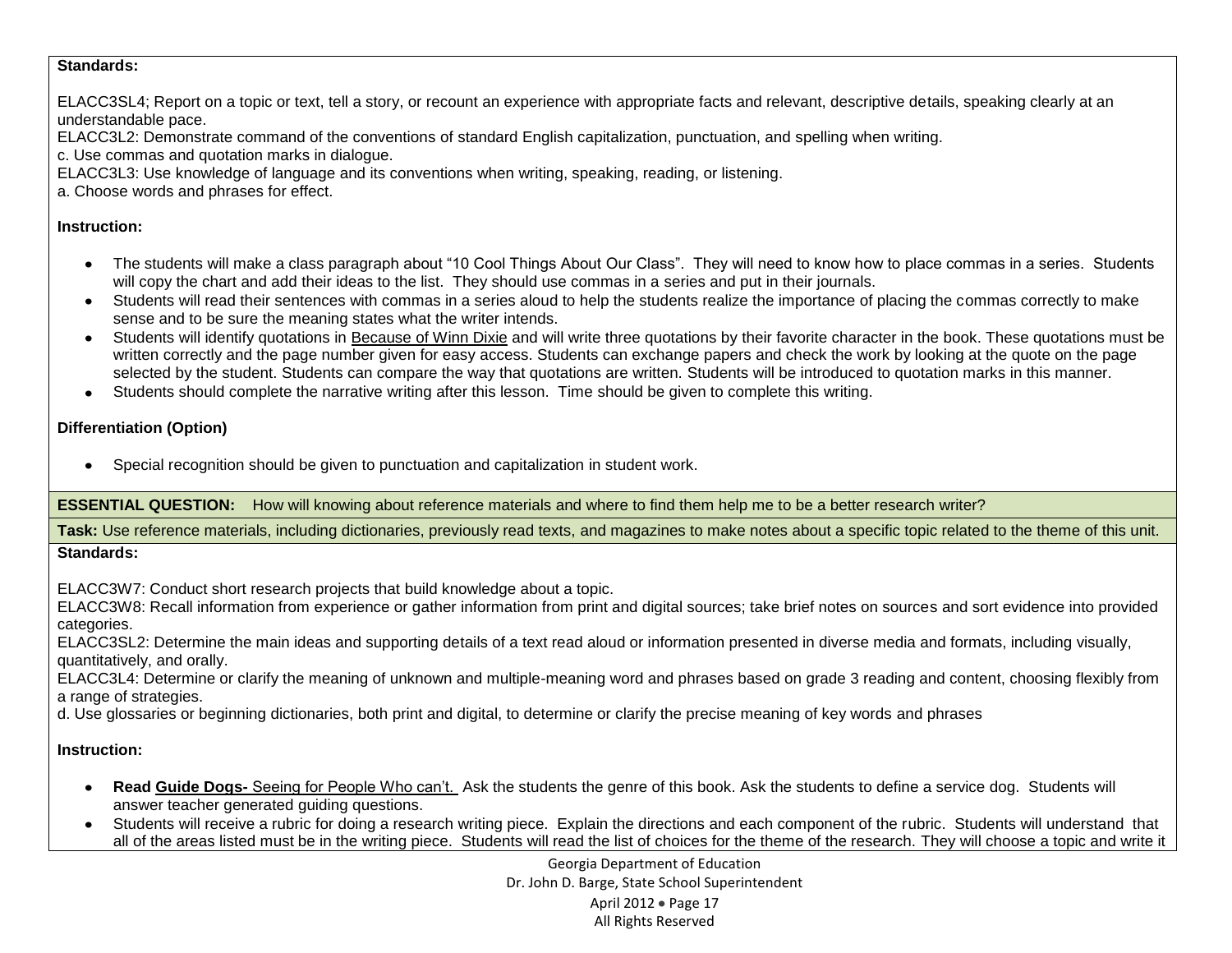in their writing folders. Time will be given to remind the students about research materials in the classroom and in the media center.

- Ask the students to choose one of the topics below to read and learn about. Gather information from books, magazines, or internet sources and make  $\bullet$ notes in your project journal. Sort your ideas into categories so that your writing piece will be organized. Be able to summarize what you've read. Decide if you would like to present your writing in the Author's Chair, as a power point, or whether you might want to use a visual, like a poster.
- The teacher will use grade level textbooks to teach about glossaries. The teacher will show the students how and when to use a glossary. Since many  $\bullet$ non-fiction books have glossaries there will be a lot of texts from which to use to teach this skill. Specific information should include the fact that most of the text books or content texts have a particular glossary needed just for that particular book. Choose words from the chapter being taught. Ask students to find the word in the glossary at the back of the book . See who can find it first and possible think of a synonym or antonym while the others finish looking for the word. Students can share how they found it, why they found it in that particular glossary. Students can read the word and the definition to a partner. (An example could come from Guide Dogs -Seeing for People Who Can't. There is a glossary at the end of this book. An index is also included. Students will be able to receive assistance from the teacher and the parents.
- $\bullet$ Students will have choices about what kind of presentation they want to do. The teacher will need to model or show an example of these ideas. Author's Chair can be called: Become the Author, a power point can be another choice. A visual, like a poster or a written piece about the topic are other ways that the student can demonstrate understanding and comprehension of the topic chosen.

**ESSENTIAL QUESTION:** How can I show what I've learned about a topic and put my sentences together?

**Task:** Research/ locate reference materials/ Write notes and begin a research writing piece

## **Standards:**

ELACC3SL1: Engage effectively in a range of collaborative discussions (one-on-one, in groups, and teacher-led) with diverse partners on grade 3 topics and texts, building on others' ideas and expressing their own clearly.

c. Ask questions to check understanding of information presented, stay on topic, and link their comments to the remarks of others.

ELACC3SL3: Ask and answer questions about information from a speaker, offering appropriate elaborations and detail.

ELACC3W5: With guidance and support from peers and adults, develop and strengthen writing as needed by planning, revising , and editing (Editing for

conventions should demonstrate command of Language standards 1-3 up to and including grade 3)

ELACC3W7: Conduct short research projects that build knowledge about a topic.

ELACC3W8: Recall information from experience or gather information from print and digital sources; take brief notes on sources and sort evidence into provided categories.

ELACC3W10: Write routinely over extended time frames (time for research, reflection, and revision) and shorter time frames (a single sitting or a day or two) for a range of discipline-specific tasks, purposes, and audiences.

## **Instruction:**

Read aloud: Therapy Dogs- The students will be prepared to participate in a discussion about how dogs might help someone feel better.

Have a vet or a speaker who owns a therapy dog come in and present the animal to the class and explain how the dog is helping someone. Students will listen and participate in a question and answer time with the speaker. After the speaker leaves, allow the students to participate in making a class word splash as they recall the information from the speaker. The students should recall details and elaborate on the information given to them. They should copy the notes from the board or create their own. Students will work on making a topic sentence and showing three details taken from what the speaker said or from the text read aloud. Ask the students, based on traits of service dogs, what job would Winn Dixie best be suited for.

Provide time for the students to go to the library and do research on the topic. Build in time in the next few days to allow time for students to work in the  $\bullet$ library and in the classroom on researching service and reading dogs.

> Georgia Department of Education Dr. John D. Barge, State School Superintendent April 2012 • Page 18 All Rights Reserved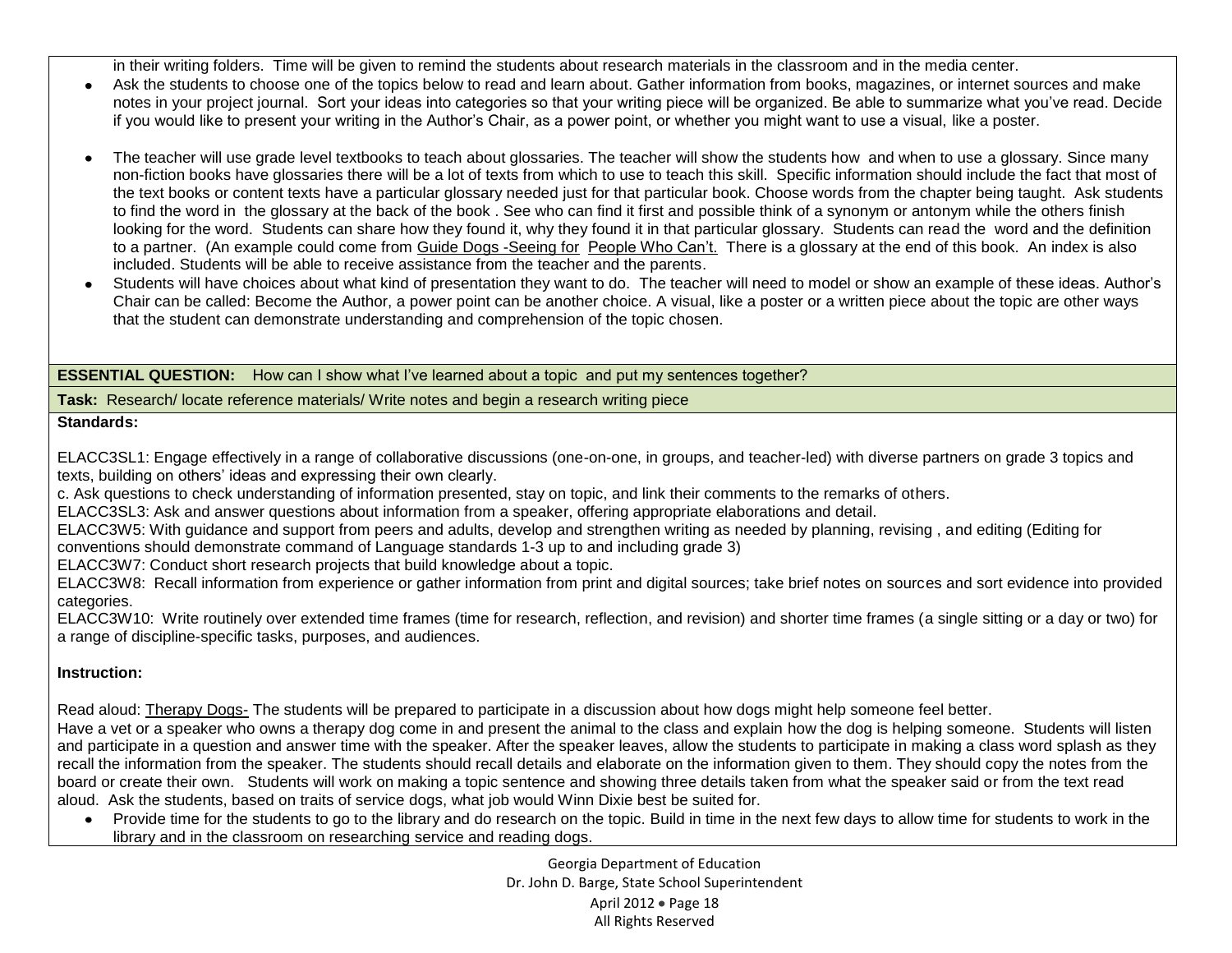## **Differentiated (Option):**

Students who are not ready for independent writing will work with the teacher in a small group and individually. Students who are more able learners will continue to work on their own using the teacher when needed.

#### **ESSENTIAL QUESTION:** How do I know what to include in my research writing project?

**Task:** Visit media center and use reference materials in the classroom/ Research writing will continue

#### **Standards:**

ELACC3RF4**:** Read with sufficient accuracy and fluency to support comprehension.

c. Use context to confirm or self-correct word recognition and understanding, rereading as necessary.

ELACC3W7: Conduct short research projects that build knowledge about a topic.

ELACC3W8: Recall information from experience or gather information from print and digital sources; take brief notes on sources and sort evidence into provided categories.

ELACC3W10: Write routinely over extended time frames (time for research, reflection, and revision) and shorter time frames (a single sitting or a day or two) for a range of discipline-specific tasks, purposes, and audiences.

ELACC3SL1: Engage effectively in a range of collaborative discussions (one-on-one, in groups, and teacher-led) with diverse partners on grade 3 topics and texts, building on others/ ideas and expressing their own clearly.

#### **Instruction**

- Students will locate reference books and recall that the Internet has a great deal of useable information. Students will read, discuss, and study the research material they have found. They will learn to use category charts in which they can insert the information they have learned. The teacher will discourage "copying" from the book. The students will summarize what they found about their topics and preparing a written piece with information they've learned. They can do this individually or in groups as they work with the teacher. . Students can give an oral report about how they found their information about the topic they chose and how they decided the way they would present it.
- The students will go to the media center where the media specialist will do a lesson identifying the types of reference books available and their location. The students will play a Pick and Play game using index cards with reference material questions on them. Each child will get to "search" for an item.

#### **Differentiation (Option):**

The teacher will do a review with the students about the meaning of prefixes and suffixes as they are added to known  $3<sup>rd</sup>$  grade words. The teacher will use the root/base word as a way to be able to find the meaning of the word as the prefix/suffix is added.

## **PLANS FOR ASSESSMENT 3: RESEARCH**

#### **PROMPT: Research Connection (Writing-Optional)**

Choose one of these topics to read and learn about. Gather information from books, magazines, or Internet sources and make notes in your project journal. Sort your ideas into categories so that your writing piece will be organized. Be able to summarize what you've read. Decide if you would like to present your research in the Author's Chair as writing, as a power point, or whether you might want to use a poster along with your writing. Conference with your teacher to finalize your topic.

Service Dogs are Special Dogs and Friendship Handbook for Dog Care What Does it Take to be a Service Dog?

Georgia Department of Education Dr. John D. Barge, State School Superintendent April 2012 • Page 19 All Rights Reserved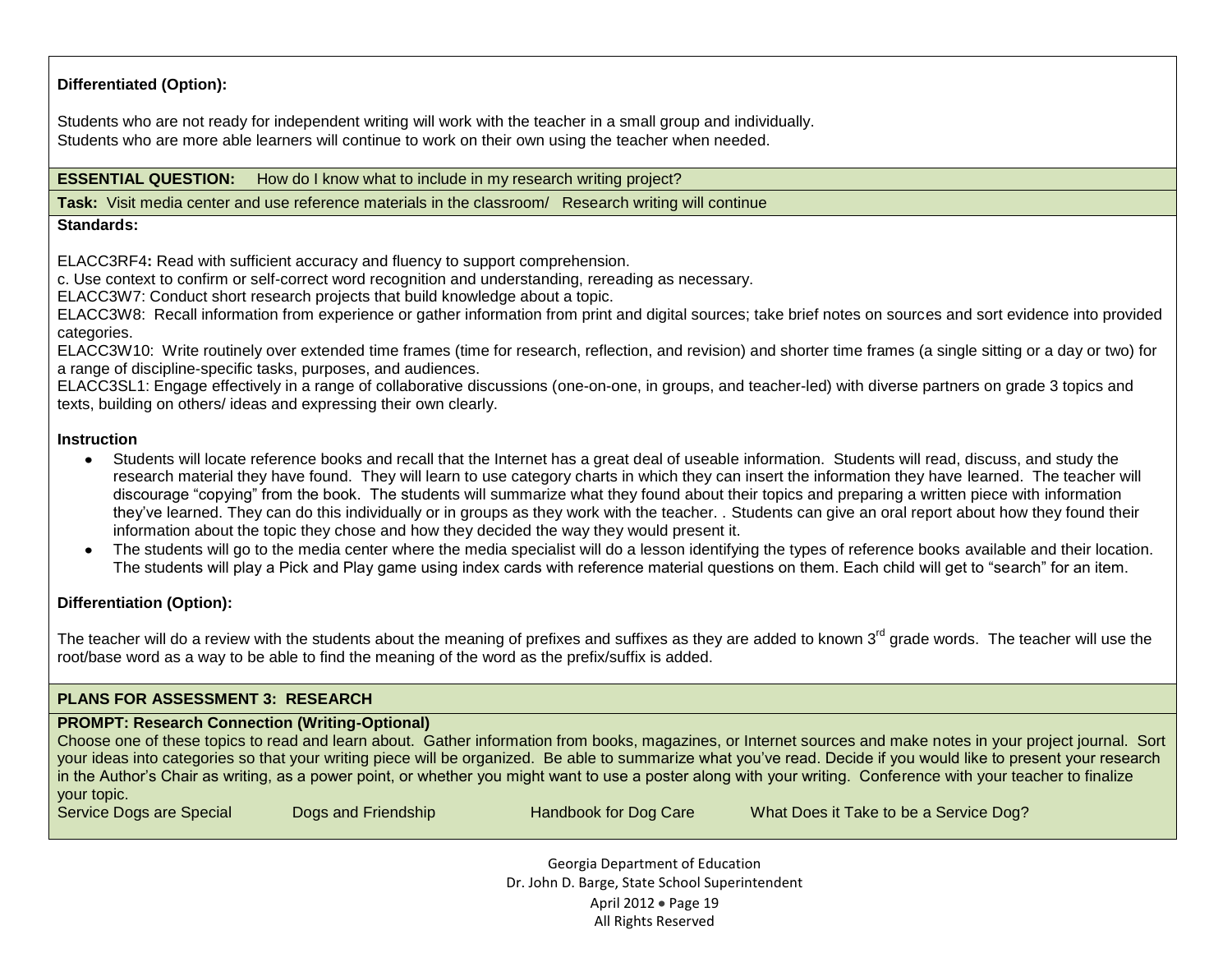**ESSENTIAL QUESTION:** How can I use what I read to learn about new topics and in what ways can I show others what I know?

**Task**: listening to text read aloud/ writing about emotions/research connection to Winn-Dixie and service dogs

## **Standards:**

ELACC3RI1: Ask and answer questions to demonstrate understanding of a text, referring explicitly to the text as the basis for the answers.

ELACC3RI2: Determine the main idea of a text; recount the key details, and explain how they support the main idea.

ELACC3RI7: Use information gained from illustrations (e.g., maps, photographs) and the words in a text to demonstrate understanding of the text (e.g., where , when, why, and how key events occur).

ELACC3W2: Write informative/explanatory texts to examine a topic and convey ideas and information clearly.

a. Introduce a topic and group related information together; include illustrations when useful to aiding comprehension.

b. Develop the topic with facts, definitions, and details.

ELACC3W6: With guidance and support from adults, use technology to produce and publish writing (using keyboarding skills) as well as to interact and collaborate with others.

ELAcC3W8: Recall information from experience or gather information from print and digital sources; take brief notes on sources and sort evidence into provided categories

## **Instruction:**

- Read The Right Dog for the Job aloud. Explain that these dogs are specifically trained for particular reasons. Ask the students if they believe Winn Dixie had been trained judging from the way he behaved in the grocery store and during the storm. Ask the students to use the texts in support of their opinions. Review ideas about what kind of jobs Winn Dixie might be best suited for doing. Discuss reasons students think this.
- Read How Are You Peeling? Discuss how this book applies to our writing. Students can discuss what they think about the book. Using a mirror,  $\bullet$ students observe their own facial expressions to act out what they are hearing when you reread the book. (Example: "When you have to wait, because someone is late, are you bored? Jumpy? Worried? Grumpy? ). Ask students how they show emotion when they are sad, happy, disappointed, etc. Students will use these ideas to understand what writing with voice means. They will practice this when they do opinion writing. Allow time for conferencing with the students. Students must demonstrate their ability to read a selection, summarize it, retell it, and then write what it means. Students need to understand that they may not copy exact sentences from the book or resources.
- Students will participate in a discussion about service dogs. They will answer questions: Why do we need service dogs? Why can't just any dog do for training to be a service dog? Why does there need to be a relationship between the owner and the dog?After asking questions, allow the students to take over this discussion and start to ask questions that they have. The discussion should include references to the texts we've used about service dogs and the research they are doing in the media center. Students can begin to type sentences in a word document with guidance from an adult.
- Show the websites:<http://www.fbi.gov/fun-games/kids/kids-dogs> Click on one of the two dogs to learn facts about working dogs and service dogs. Discuss the information found. Encourage the students to tell about how they might feel if they had a need for a service or therapy dog. The students will make their sentences into a paragraph for the student s to copy or they can create their own paragraph. They can use this information in their presentations. Students can do a presentation individually, with a learning pal or with a small group. If small groups are used, then cooperative learning "jobs" will ensure that everyone has an opportunity to participate.
- Give time to students to do research work connected to the presentation they chose.  $\bullet$

## **Differentiation (Option)**

Allow students to go to the computer and pull up suggested websites so that they can read them at their own pace. Students can do this in partners or individually. Ask students if they think Winn Dixie would have made a good reading dog for a child. They should find reasons they have that opinion based on

> Georgia Department of Education Dr. John D. Barge, State School Superintendent April 2012 • Page 20 All Rights Reserved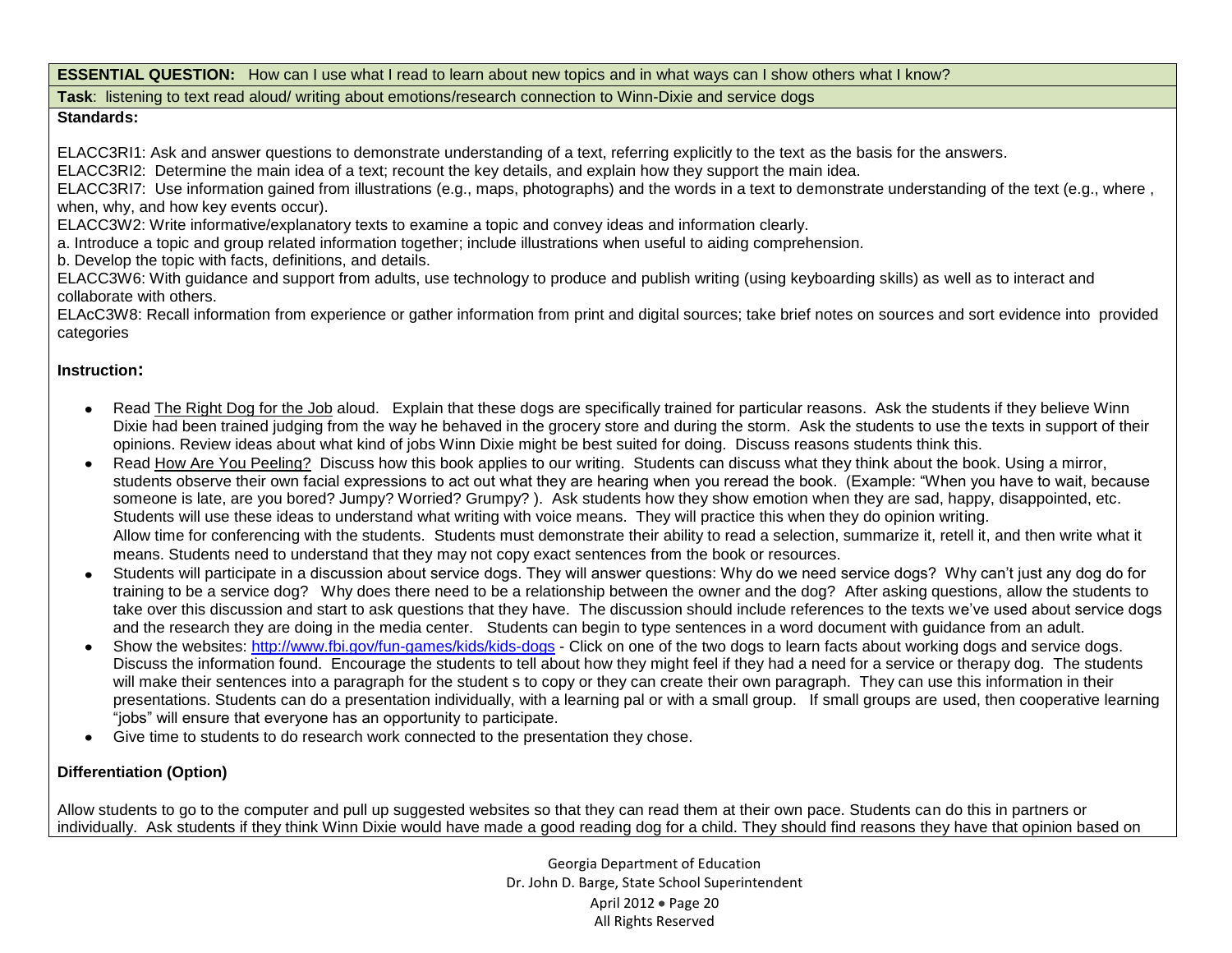what they've read.

**ESSENTIAL QUESTION:** How can learning about research help me to be a better communicator?

**Task:** research/ similarities-differences/ presentation preparation/ writing paragraphs/ presentation preparation

## **Standards:**

ELACC3RI4: Determine the meaning of general academic and domain-specific words and phrases in a text relevant to a grade 3 topic or subject area. ELACC3RI7: Use information gained from illustrations (e.g., maps, photographs) and the words in a text to demonstrate understanding of the text (e.g., where, when, why, and how key events occur).

ELACC3RI8: Describe the logical connection between particular sentences and paragraphs in a text (e.g., comparison, cause/effect, first/second/third in a sequence).

ELACCRF4: Read with sufficient accuracy and fluency to support comprehension.

a. Read on-level text with purpose and understanding.

ELACCW2: Write informative/explanatory texts to examine a topic and convey ideas and information clearly.

c. Use linking words and phrases (e.g., also, another, and, more, but) to connect ideas within categories of information.

d. Provide a concluding statement or section.

ELACCW10: Write routinely over extended time frames (time for research, reflection, and revision) and shorter time frames (a single sitting or a day or two ) for a range of discipline-specific tasks, purposes, and audiences.

## **Instruction:**

- Invite a reading dog (therapy dog) to class. Students listen to the presenter and then discuss how this is helpful. Students can actually interact with a service dog in this situation. These websites can be used to demonstrate to the students about dogs listening to students read. (Scroll down for videos) <http://mynameisroxie.com/roxies-family-and-dog-issues/reading-assistant-therapy-dogs>- [http://mynameisroxie.com/roxies-family-and-dog](http://mynameisroxie.com/roxies-family-and-dog-issues/reading-assistant-therapy-dogs)[issues/reading-assistant-therapy-dogs](http://mynameisroxie.com/roxies-family-and-dog-issues/reading-assistant-therapy-dogs) -Explain that this is something that is actually done for kids. Ask the students if they can give reasons why Winn Dixie would or would not have made a good reading dog. Ask for a specific event in Because of Winn Dixie where Winn Dixie was being a type of reading dog.
- Students will work on their presentations. They will discuss how they will present the information they have learned. Individual conferences will be held and students will get feedback on their work. They will receive guidance using a rubric and adult explanation of directions. Students will use this time to rewrite or edit their presentations. Students will choose a partner to whom they will present their projects in its rough draft form. Students will help each other edit the information.
- Students will sign up to do their presentations. Behavior during the presentations will be discussed (see the beginning of the unit).
- Time will be provided so that students have enough time to complete the presentation they chose. Presentations can be presented any way the teacher plans. Computer time is helpful so that those who would like to use a computer to do their presentation can do so. Use the next few days to allow students to do their presentations. Video these so that students may critique their work with the teacher (optional).

## **Differentiation (Option)**

Students will begin a Working Dogs flipbook. As students learn about each working dog, they will pick out at least 3 facts about the dog, name the best type of dog for the job and illustrate it. They will label each page with the type of work dog it is and by the breed that usually represents it. Each booklet will have 3-5 different types of working, therapy, or service dogs. Each page will include how the owner is responsible for the dog and if it would make a good companion. They will include information about how to groom the dog and take care of its needs. The facts should be organized and written in a

> Georgia Department of Education Dr. John D. Barge, State School Superintendent April 2012 • Page 21 All Rights Reserved